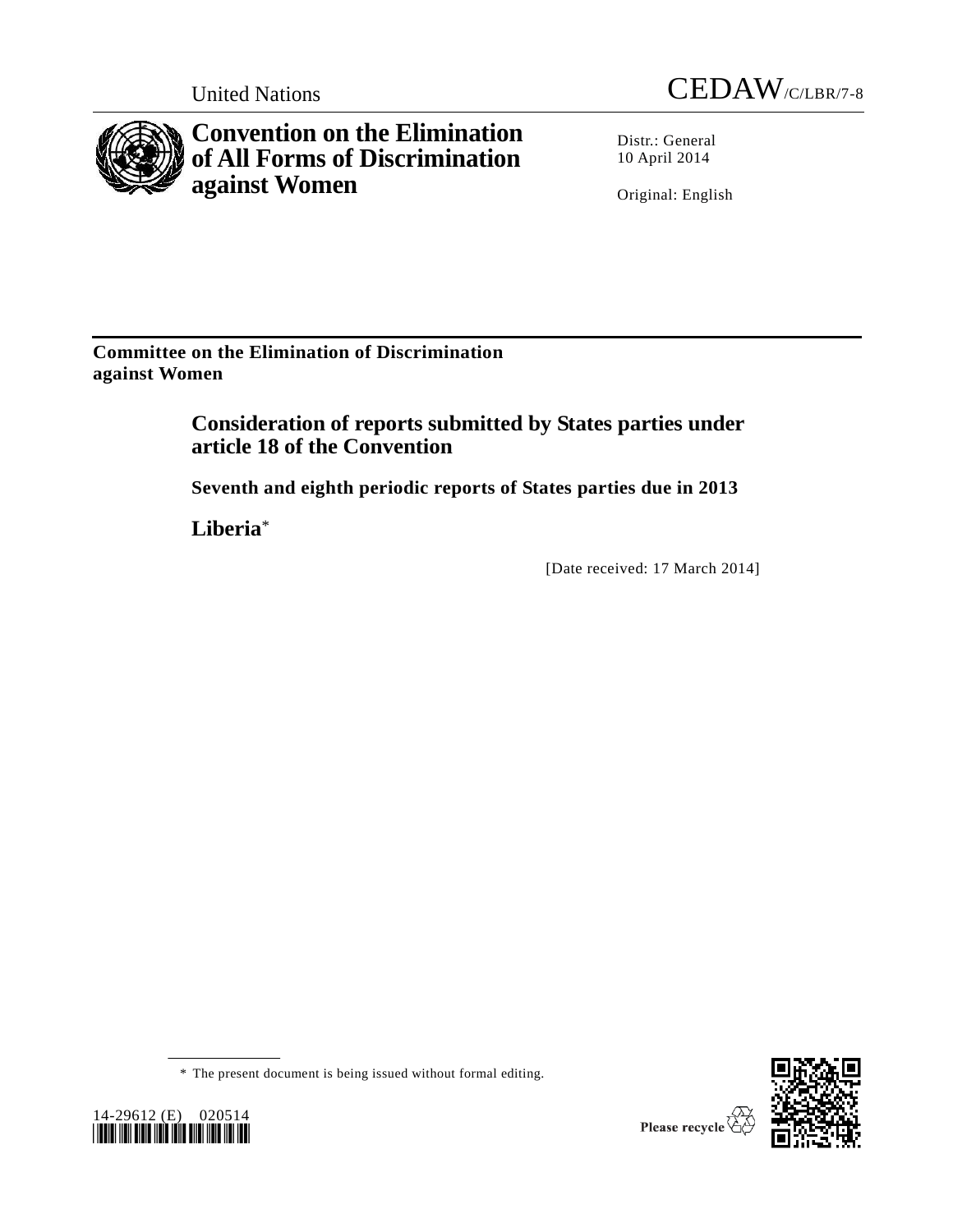## Contents

|      |                                                                        | Page |
|------|------------------------------------------------------------------------|------|
|      |                                                                        | 3    |
|      |                                                                        | 4    |
| I.   |                                                                        | 7    |
| H.   |                                                                        | 8    |
| III. |                                                                        | 8    |
|      | Article 1 and 2: Policy and Legal Measures to Eliminate Discrimination | 8    |
|      |                                                                        | 10   |
|      |                                                                        | 13   |
|      |                                                                        | 13   |
|      |                                                                        | 15   |
|      | Article 7 & 8: Promotion of Equality in Political Decision Making      | 16   |
|      |                                                                        | 18   |
|      |                                                                        | 19   |
|      |                                                                        | 24   |
|      |                                                                        | 27   |
|      |                                                                        | 31   |
|      |                                                                        | 32   |
|      |                                                                        | 33   |
|      |                                                                        | 34   |
| IV.  |                                                                        | 35   |
| V.   |                                                                        | 35   |
|      |                                                                        |      |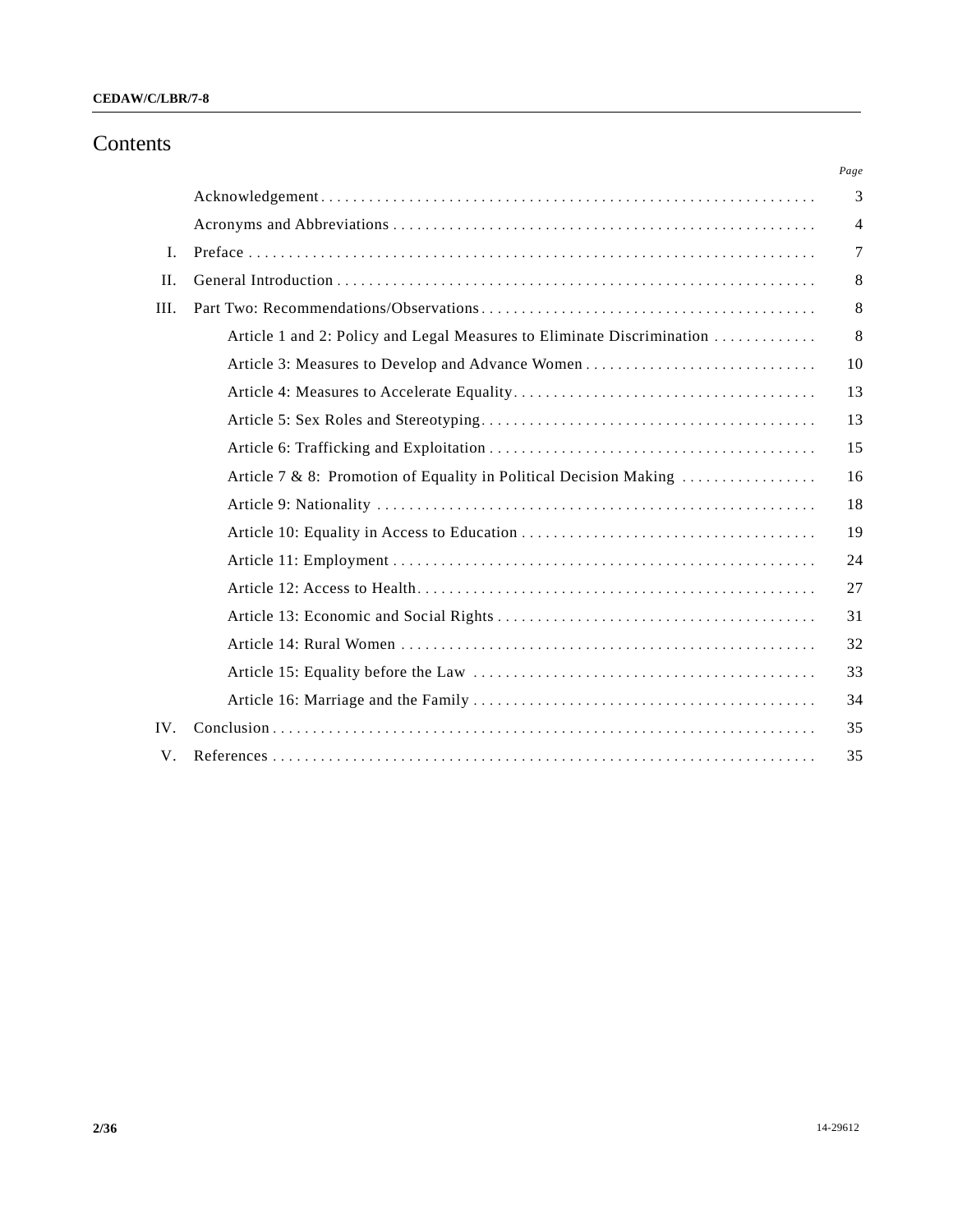## **ACKNOWLEDGEMENT**

The Government of Liberia, through the Ministry of Gender and Development acknowledges the tremendous work done by the thematic working groups in the preparation of this Report. The tireless efforts and commitment of representatives of various Ministries and Agencies of Government, who worked assiduously to ensure that this report was completed in time, are commendable.

We are particularly grateful to UNWOMEN, for their guidance and continuous support and our consultants for their insights, leadership and coordination during the report writing process.

The report was written by a consortium of Ministries, and Agencies of Government, Civil society Organizations, National and International Non-governmental organizations. These entities were organized into five thematic groups charged with the responsibilities to review the concluding comments of Liberia's last CEDAW periodic report, citing activities carried out by the Government to implement the articles of CEDAW during the reporting period, collect all relevant data and write the final report.

Three regional consultations on the draft report were held with participants from all of Liberia's fifteen counties. The results of these consultations were incorporated into the final draft of the CEDAW report.

To finalize the report, a National Validation Exercise was held in Monrovia. This brought together stakeholders from the Government Ministries, Agencies, Civil Society Organizations, Women's groups, youths, community and traditional leaders.

This report is the culmination of all of these developments.

We remain forever grateful to all whose contribution made this a reality.

Sincerely,

*Julia Duncan-Cassell Minister of Gender and Development*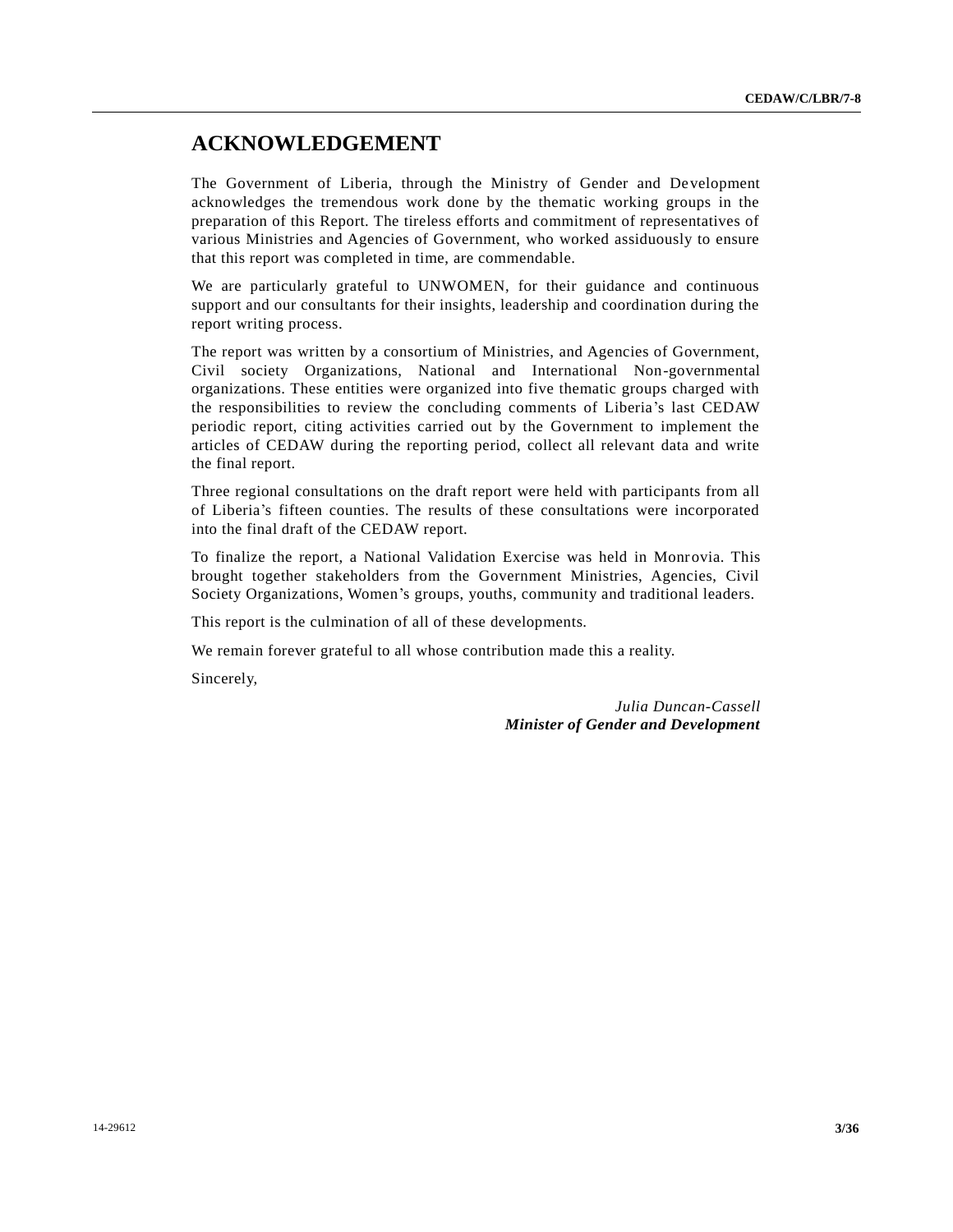# **Acronyms and Abbreviations**

| ABE               | <b>Alternative Basic Education</b>                                            |
|-------------------|-------------------------------------------------------------------------------|
| ACS               | American Colonization Society                                                 |
| AFFELL            | Association of Female Lawyers of Liberia                                      |
| AFT               | Agenda for Transformation                                                     |
| AIDS              | Acquired Immune Deficiency Syndrome                                           |
| ALP               | <b>Accelerated Learning Program</b>                                           |
| ANC               | <b>Antenatal Care</b>                                                         |
| ART               | Anti-Retro Viral Therapy                                                      |
| BIN               | Bureau of Immigration and Naturalization                                      |
| BLSS              | <b>Basic Life Saving Skills</b>                                               |
| BPHS              | Basic Package of Health Services                                              |
| CEDAW             | Convention on the Elimination of All Forms of Discrimination<br>against Women |
| CEO               | County Education officer                                                      |
| CPSN              | Comprehensive Food Security and Nutrition Survey                              |
| CRC               | <b>Constitution Review Committee</b>                                          |
| CRC               | Convention on the Rights of the Child                                         |
| <b>CRP</b>        | <b>Constitution Reform Process</b>                                            |
| CSOs              | Civil Society Organization                                                    |
| CSW               | Commission on the status of Women                                             |
| $_{\mathrm{CWC}}$ | Child Welfare Committee                                                       |
| DEO               | <b>District Education Officer</b>                                             |
| <b>DWB</b>        | Decent Work Bill                                                              |
| ECD               | Early Childhood Development                                                   |
| <b>ECOWAS</b>     | Economic Community of West African States                                     |
| <b>EPAG</b>       | Economic Empowerment of Adolescent Girls and Young Women                      |
| EPHS              | <b>Essential Package of Health Services</b>                                   |
| FAWE              | Forum for African Women Educationalists                                       |
| FDI               | Foreign Direct Investment                                                     |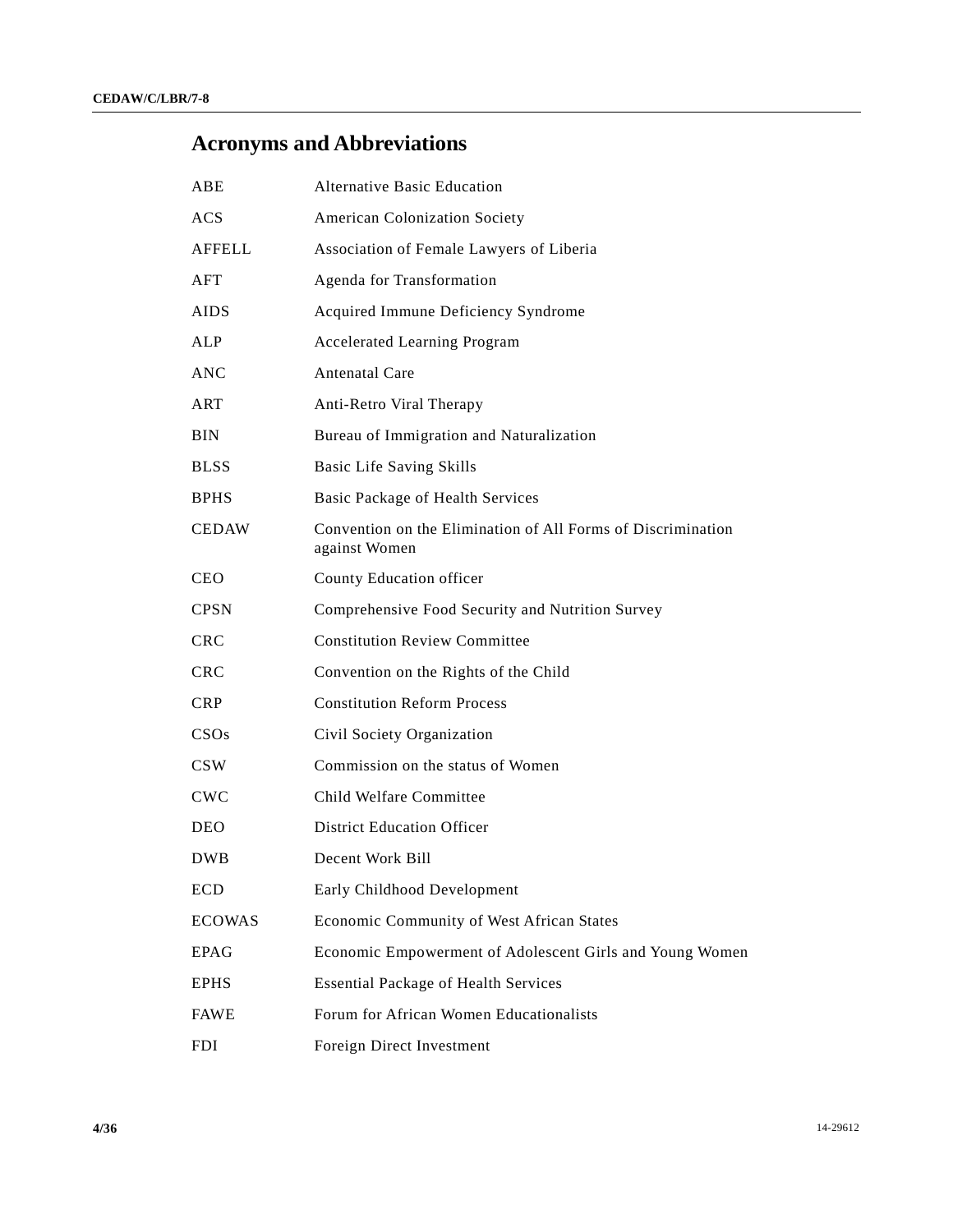| <b>FGM</b>    | <b>Female Genital Mutilation</b>                               |
|---------------|----------------------------------------------------------------|
| <b>FPPAL</b>  | Family Parent Planning Association of Liberia                  |
| <b>GBV</b>    | Gender Based Violence                                          |
| <b>GEWEE</b>  | Gender Equality and Women's Economic Empowerment               |
| <b>GFPs</b>   | <b>Gender Focal Persons</b>                                    |
| <b>HIV</b>    | Human Immune Virus                                             |
| <b>INGOS</b>  | International Non-Governmental Organizations                   |
| <b>LACE</b>   | Liberia Agency Community Empowerment                           |
| LD            | Liberian Dollars                                               |
| <b>LEAG</b>   | Liberia Education Administrative Guides                        |
| LEAR          | Liberia Education Administrative Regulations                   |
| <b>LFS</b>    | Labor Force Survey                                             |
| <b>LISGIS</b> | Liberia Institute for Statistics and Geo-Information Services  |
| <b>LSHS</b>   | Liberia Demography and Health Survey                           |
| <b>LWLC</b>   | Liberian Women Legislative Caucus                              |
| <b>MCC</b>    | Millennium Challenge Corporation                               |
| <b>MCSS</b>   | Monrovia Consolidated School System                            |
| <b>MOE</b>    | Ministry of Education                                          |
| MOGD          | Ministry of Gender and Development                             |
| MOH&SW        | Ministry of Health and Social Welfare                          |
| MOJ           | Ministry of Justice                                            |
| MOL           | Ministry of Labor                                              |
| NASSCORP      | National Social Security and Welfare Corporation               |
| <b>NATPAH</b> | National Association on Traditional Practices Affecting Health |
| $\sf NCHE$    | National Commission on Higher Education                        |
| <b>NEPAD</b>  | New Partnership for African Development                        |
| <b>NGO</b>    | Non-Governmental Organization                                  |
| <b>NGP</b>    | National Gender Policy                                         |
| PHC           | Primary Health Care                                            |
| <b>PMTCT</b>  | Prevention of Mother-To-Child Transmission of HIV              |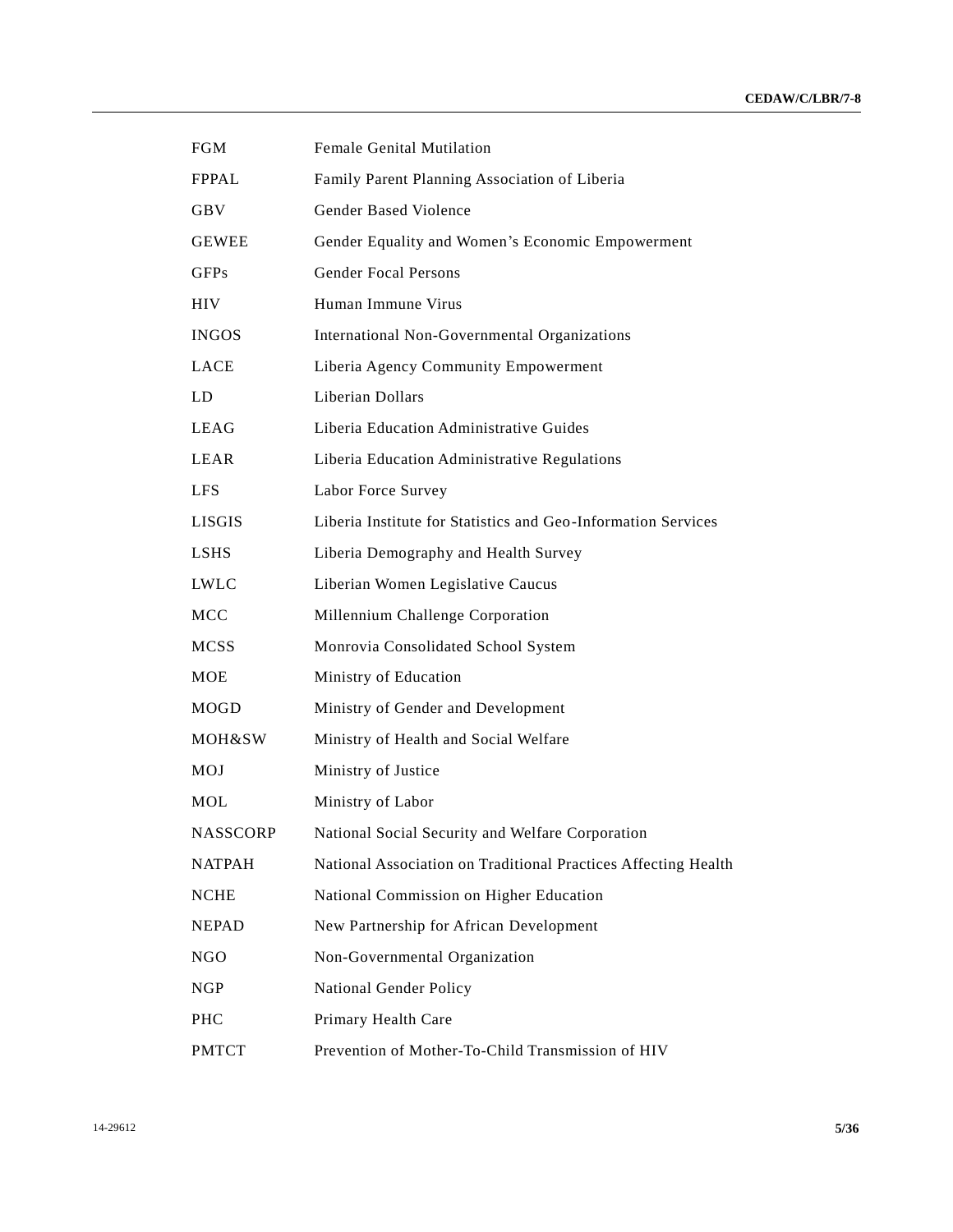| <b>PNC</b>   | Post Natal Care                                    |
|--------------|----------------------------------------------------|
| <b>RH</b>    | Reproductive Health                                |
| <b>RTTI</b>  | Rural Teacher Training Institute                   |
| SCT          | Social Cash Transfer program                       |
| <b>SDGEA</b> | Solemn Declaration on Gender Equality in Africa    |
| SEA.         | Sexual Exploitation and Abuse                      |
| SGBV         | Sexual Gender Based Violence                       |
| <b>SGEI</b>  | Special Girls' Education Initiative                |
| <b>SMWF</b>  | Sirleaf Market Women Fund                          |
| <b>TTI</b>   | <b>Teacher Training Institute</b>                  |
| <b>TVET</b>  | <b>Technical Vocational Education Training</b>     |
| <b>USAID</b> | United States Agency for International Development |
| <b>WACP</b>  | Women and Children Protection Unit                 |
| <b>WFP</b>   | World Food Program                                 |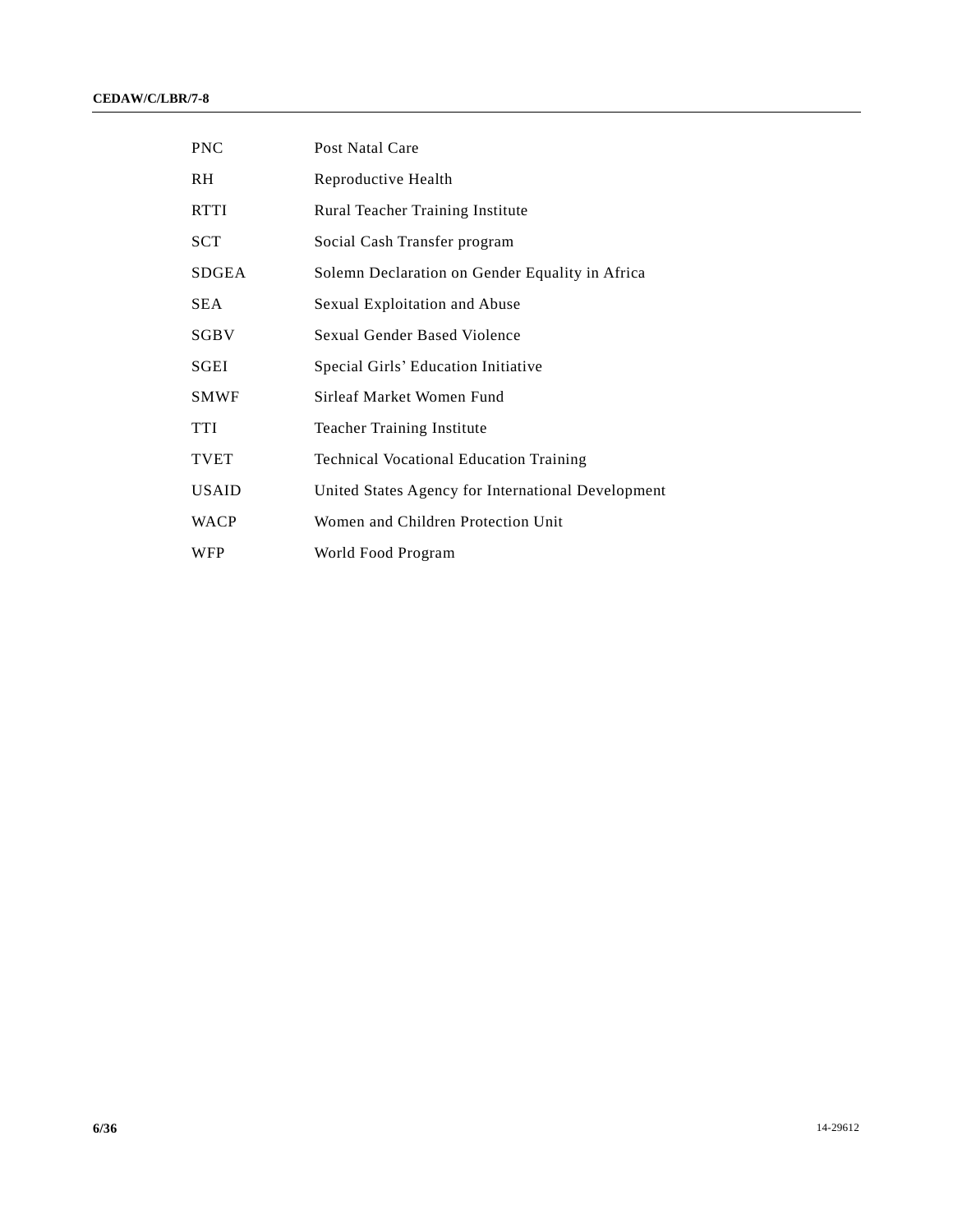## **I. Preface**

Liberia's emerging democracy is in its eighth year since multi-party elections were held in November, 2005. The first post conflict multi-party elections brought to power the incumbent President, Her Excellency, Ellen Johnson-Sirleaf who has been re-elected to succeed herself for a second six year term. The most important achievement of this period is the maintenance of peace and security which is crucial to national growth and development. Liberia has transitioned from a state of post conflict reconstruction to socio economic growth and development. Policies and programs initiated to accelerate Liberia's development mainstream gender, more now, than in the past. Additional programs which are women specific have also been initiated and are achieving outstanding results.

Liberian women are marginalized in all sectors and at all levels. Programs targeted to minimize these disparities have been implemented to increase the participation of women and assure their involvement in decision making processes. These range from specialized programs in education to economic empowerment through loan schemes, training and opportunities for employment. Others are empowerment for women's leadership and increased recruitment of women for work in the security sector.

This Report epitomizes the situation of women in Liberia and the commitment of the Government to implement provisions of the CEDAW Convention. Extreme caution has been taken to represent the facts. In instances where there have been some shortcomings in implementation, the report provides an opportunity to highlight these gaps with a view to providing additional opportunities to renew commitment and take appropriate steps for implementation.

We are aware it is not feasible to meet all of our obligations under the Convention in one reporting cycle, but we renew our commitment to the improvement of the status of women in all sectors and at all levels and the eradication of all forms of discrimination against women. Towards this end, our country is currently undertaking constitutional review, judicial reform, public sector reform, land ten ure reform, as well as other measures to ensure gender parity and equity.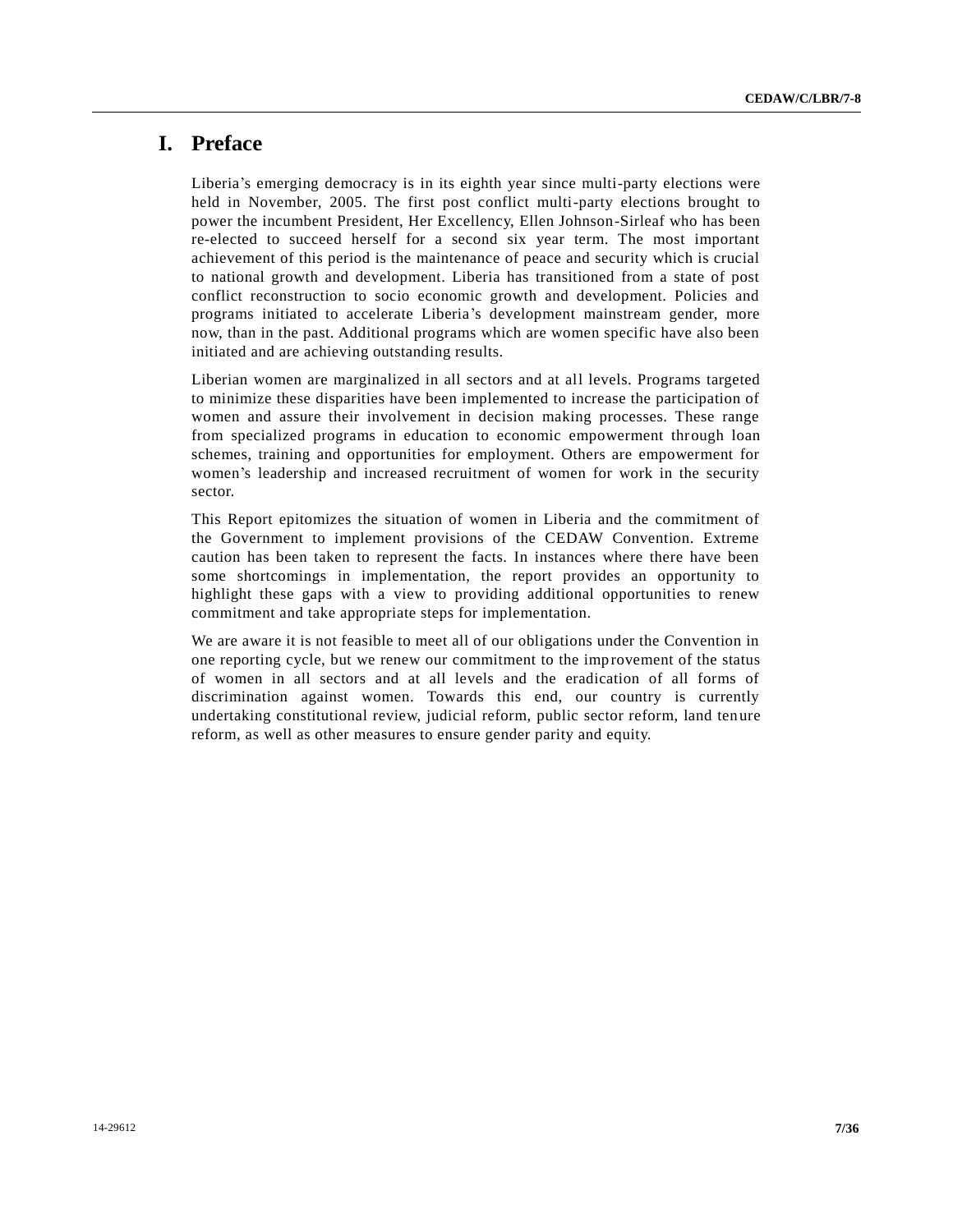## **II. General Introduction**

## **III. PART TWO: RECOMMENDATIONS/OBSERVATIONS**

## **Article 1 and 2: Policy and Legal Measures to Eliminate discrimination**

Measures taken to address the concluding observations are treated extensively in articles covering those observations. However, it is important to note that marked accomplishments have been made in the areas of eliminating discrimination in the work place by the draft Decent Work Bill currently before the Liberian Legislature. Details of this are elaborated on under article 11.

## **Fundamental Rights and Freedoms under the Constitution**

Articles 8 and 11 of the Liberian constitution provides for the fundamental rights of the citizens. The constitution protects and provides fundamental rights and freedoms to all persons, irrespective of ethnic background, race, sex, and creed, place of origin or political affiliation.

The definition of discrimination in accordance with Article 1 of the Convention or provisions on equal rights of women in line with article 2 of the Convention is not yet enshrined in our Constitution. Women in Liberia are developing a strategy to advance proposals on women's issues for consideration during the Constitution Review Process which is currently under way. These include the definition of discrimination, age for marriage and women's rights issues. This process is driven by a combined group inclusive of the Ministry of Gender and Development, CSO's, NGO's and other professional women's groups.

The CEDAW Convention has not been fully domesticated. The Ministry of Gender and Development with the support of UNFPA is in the process of drafting appropriate laws to domesticate various provisions of the Convention. These i nclude Domestic Violence Law which incorporates GBV, Children's rights laws, etc.

## **POLICY REFORM**

A number of policy reforms have been instituted to address the inequality of women and men in all sectors. These are:

- The National Reproductive Health and Commodity Security Strategy and Operational Plan, *2008-2012*
- Poverty Reduction Strategy, 2008-2011
- Agenda for transformation: steps towards vision 2030
- Decent Work Bill, 2013
- Education reform Act of 2011
- Law Reform Commission Act of 2011
- National Gender Policy, 2009
- Rule of Law taskforce
- Compilation of customary laws and revision of the hinterland regulations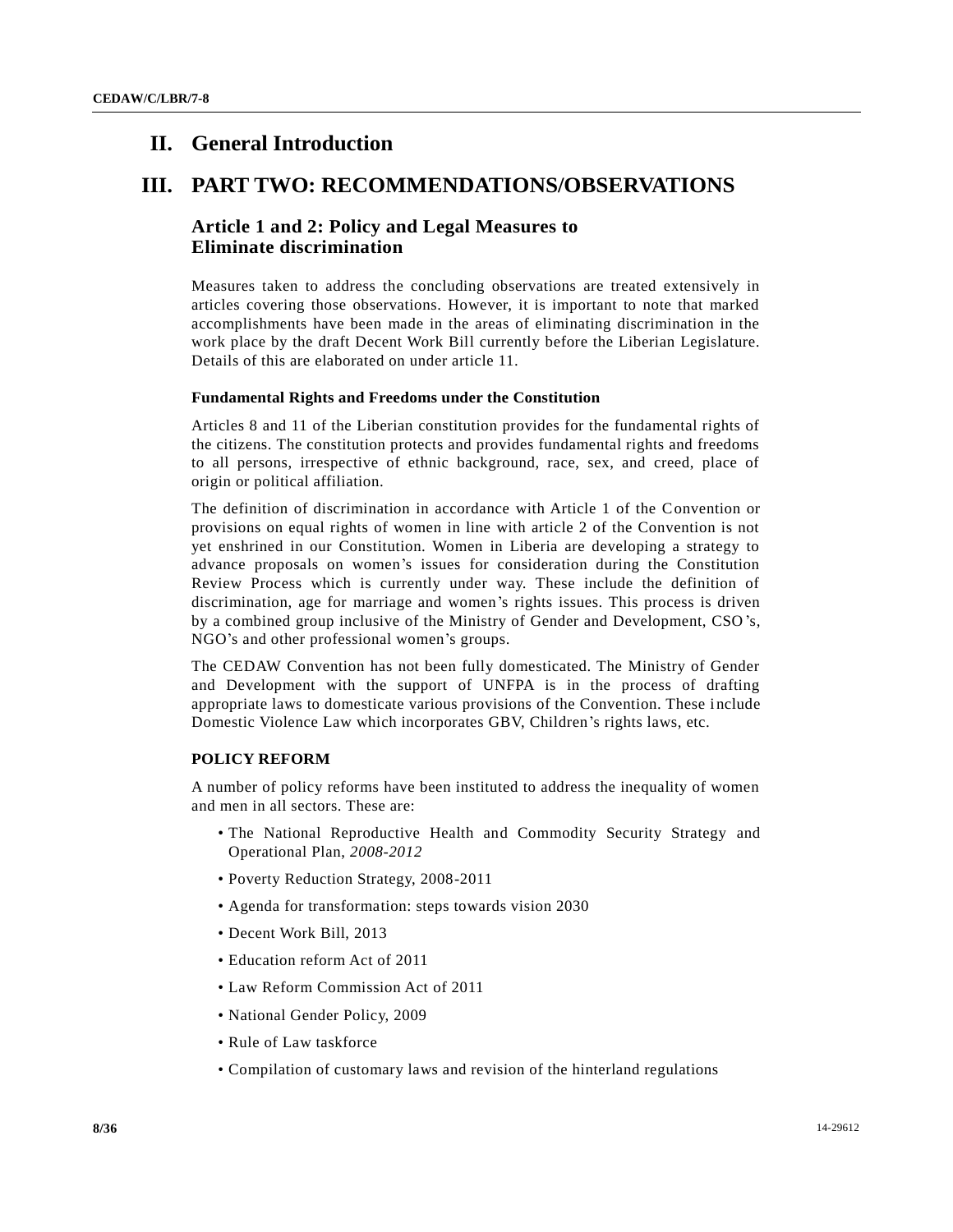## **ACCESS TO JUSTICE**

Women have equal rights to justice under the law. Women's rights under the laws are those basic and fundamental rights as enshrined in the Constitution and the Act that ratifies the Protocol to the African Charter on Human and People 's right which Liberia is a signatory to. Other mechanisms that the government has put into place include:

(a) The establishment of a Women and Children Protection (WACP) unit at the Liberian National Police headquarters and other sub stations to cater to the needs of women and children;

(b) The Sexual and gender-based violence crimes unit, and;

(c) The establishment of criminal court "E" specializing in the prosecution of sexual and gender based violence cases.

On access to Justice, the Committee raised concerns about traditional courts. These are being abolished through directives from the Ministry of Internal affairs to lo cal authorities. Civil law courts have been established in each county. Due to the spatial distribution of the population, women have to travel long distances to get to the courts, but once there, justice is dispensed equally.

Principles of equality with men are enshrined in the Liberian constitution but there are some disparities entrenched in culture, religion and tradition which pose numerous challenges. The government of Liberia has instituted a Constitutional Review Process (CRP). A five man Constitution Review Committee (CRC) was set up in August, 2012 to review the 1986 Constitution and recommend the revisions of all provisions inconsistent with current realities. One of the first activities undertaken by the Committee was to hold a national "women's consultative forum" in April 2013 to solicit the views of women on articles they believe are necessary to be repealed, amended or revised. These views will be subjected to national consultations to ensure they represent the views of all women nationally and are relevant for inclusion in the constitutional review process.

Nationwide consultations are scheduled to be held during the constitutional review period which spans 2013-2016. It is expected that issues of inequality between the sexes will be advanced for inclusion in the new constitution, if they are constitutional issues. If they are not, the recommendations will be forwarded to the requisite government ministry or agency for possible implementation.

The first consultation held was for women under the theme, Liberian Women: "Seizing the Moment for Constitutional Reform". The Forum created a platform for: imparting knowledge on the constitutional review and reform process in Liberia; the review of lessons from other countries on gender-sensitive approaches to constitution making and assessing opportunities and developing strategies and modalities for harnessing women's participation in the ongoing CRP that guarantees women's rights and gender equality in Liberia. An 11 point Resolution was presented to the CRC and the President of Liberia by the participants. The resolutions included:

- Building of an inclusive and participatory process where women participate effectively;
- Enough resources mobilized to support women engagement in the CRP;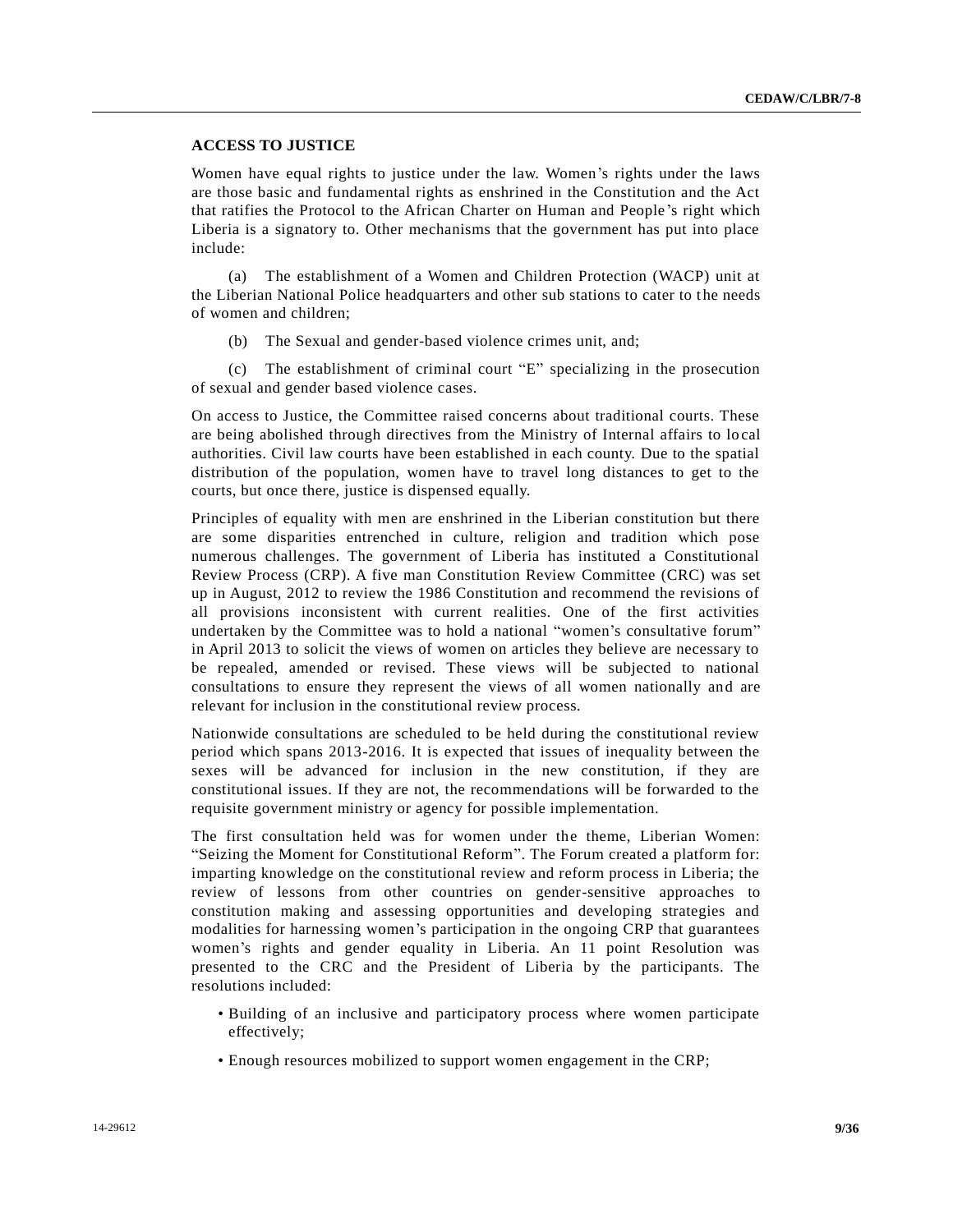- Robust civic education to reach out to all. This includes engagement of women at all levels;
- Getting messages across divergent areas of concern including land, economy, violence, marriage, natural resources and civil education amongst others;
- Update database of women leaders in the counties for active engagement in the process. This would ensure that bona-fide inhabitants of the respective counties particularly women participate as required, to promote continuity;
- Women need to design strategies to follow up and ensure that all issues raised in this forum and other subsequent dialogues and engagement will be reflected in the final document;
- Setting up structures at different levels, starting from grassroots, to engage women in the CRP. Women to organize county groups to mobilize women, discuss CRP and link up with CRC;
- Setting up a desk at CRC to: facilitate discussions with the legislature and other partners with regards to women participation in the CRP. This includes carrying out research and analysis and linking up with women in the counties for information sharing and feedback.

## **Article 3: Measures to Develop and Advance Women**

The Ministry of Gender and Development is established among other things:

- "To advise the government of Liberia on all matters affecting the development and welfare of women and children as well as any matters referred to it by the Government of the Republic of Liberia;
- Coordinate effectively the Government wide gender mainstreaming efforts to ensure the prospective s of both men and women are central to policy formulation, legislations, resource allocation, planning and outcomes of policies and programs, focusing on gender equality, the empowerment of women and development of children;
- Monitor and report on the impact of national policies and programs on women and children as well as recommend appropriate measures to be taken in mobilizing and integrating women as equal partners to men in the economic, social, political and cultural development of the Country."

The Ministry is staffed with 192 persons, 112 of whom are women. The national budget allocates funds for the implementation of the Ministry's mandate. This budgetary allocation is augmented by funds provided by development partners for special programs supportive of women issues. Government budgetary allocation to the Ministry of Gender in fiscal year 2012-2013 was United States dollars, 1,201,013 amounting to 0.178% of the national budget of 672,050,415. This was increased slightly in fiscal year 2013-2014 to \$1,214,752 United States dollars representing 0.23% of the national budget of \$520,000,000. In spite of the increases in the budget to the Ministry of Gender and development, the funding is not adequate to fully implement all of its programs.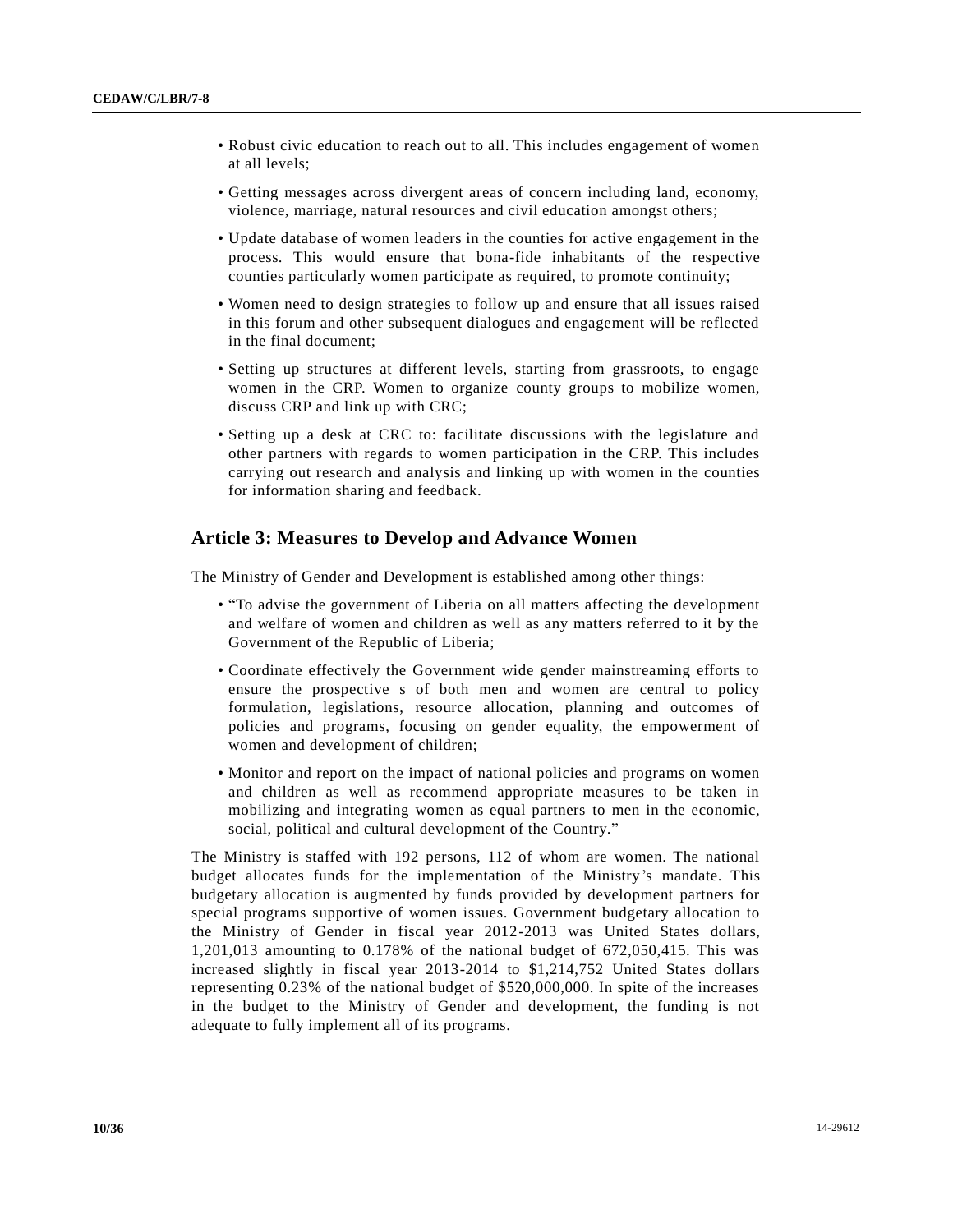## **NATIONAL GENDER POLICY**

The National Gender Policy of Liberia was adopted in 2009 to address gender inequalities and the marginalization of women in Liberia. The policy seeks to mainstream gender in national development processes, enhance women's and girls' empowerment for sustainable and equitable development and create and strengthen gender responsive structures and mechanisms in which both women and men can participate and benefit from development programs on an equal basis. (National Gender Policy, 2009). The National Gender Policy and the institutionalization of the National Gender forum in Liberia are the stepping stones for creating the enabling environment to restructure gender relations and provide support to facilitate the intended change, build capacities to ensure and manage this change, and set the agenda through a strategic framework. The policy addresses issues of employment, education, access to justice, agriculture, environment, health, human rights, youth, persons with disabilities, people living with HIV and AIDS, Gender Budgeting, governance and the rule of law, etc.

Gender focal persons are in all ministries and agencies of government. There are also gender officers in the counties with the responsibilities to ensure all gender issues in the counties are adequately addressed in keeping with established policies and laws. The Ministry of Gender and Development will strengthen focal points to handle the numerous issues they are confronted with.

Since the last report in 2010, there have been changes in the structure of the Ministry of Gender and Development with the establishment of new Department, Divisions and Units. These are the Human Rights Division charged with the responsibility to coordinate with the Ministry of Justice and other agencies involved with human rights violations. The Children's Unit was changed to a Children's Protection Division with the responsibility to coordinate the activities of all international and national non-governmental and governmental organizations involved with child rights and protection issues.

The Ministry of Gender and Development was able to make achievements in the following areas:

#### **Empowerment of Women**

The MOGD conducted awareness campaigns to encourage women to register and vote during the 2011 elections. It also provided moral, financial and material support to female candidates.

The Ministry of Gender, through its Gender Equality and Women's Economic Empowerment Program, established adult literacy classes, Village Savings Loans Associations and the Women in Cross Border Trade Organization to empower rural women in nine (9) counties between 2009-2012. It also provides business development skills to women, particularly rural women, to enable them to manage their businesses better. An association of cross border traders is established for the purpose of information sharing and networking.

The Ministry of Gender and Development established rural women structures in 15 counties in Liberia in 2009. The structures provide the opportunities for women to articulate their concerns, evaluate their accomplishments and devise ways to tackle challenges. They meet regularly in leadership forums and hold an annual conference to chart future activities.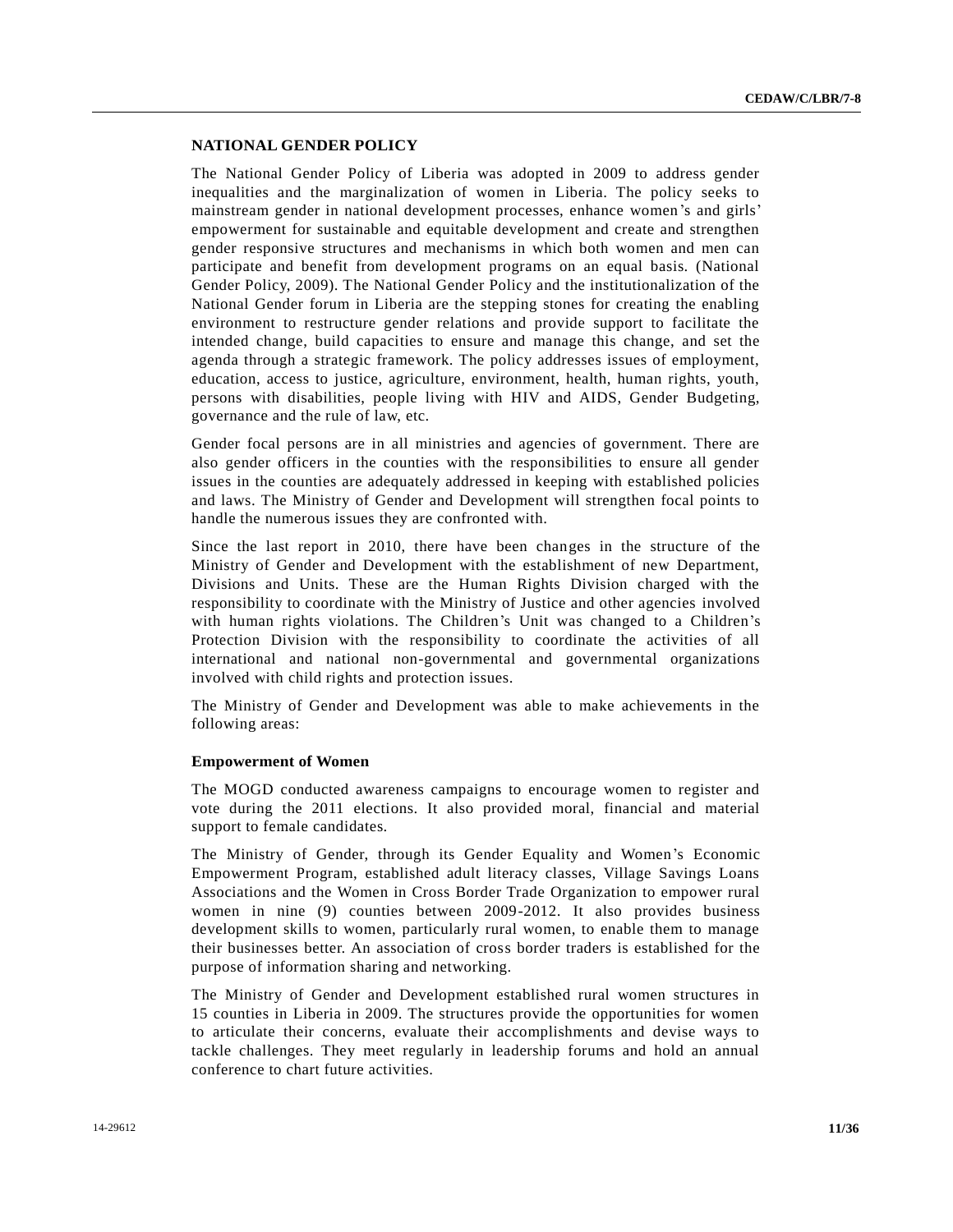Through the instrumentality of the Ministry of Gender and Development, the New Partnership for African Development, NEPAD Project and Colloquium loans program provided micro loans to 6,500 less privileged and vulnerable women.

The Government of Liberia in partnership with the Indian Government trained eight (8) rural women from four (4) Counties (Bassa, Cape Mount, Lofa and Rural Montserrado) in solar energy production to link rural women to the energy sector. As a result of these programs, women have access to electricity to support adult literacy programs. As a result of the pilot program, electrification of rural communities will be extended.

Under the Economic Empowerment of adolescent girls and young women (EPAG) Project in 2009-2011, 2500 girls and young women, ages 16 to 24 years old, were trained in job, business development and life skills and employed after the training. Loan schemes which benefited 3000 women were established.

#### **Food security and nutrition**

The MOGD trained 160 women in post-harvest processing, par-boiling, drying and milling of rice in 2010 and distributed seeds and tools to women in 15 counties and establishment of seed banks in 12 counties.

## **IMPLEMENTATION OF CEDAW**

After the submission of the State party report in 2009, a CEDAW implementation task force and five thematic working groups were established to collect and collate data and information on the progress made on the implementation of the recommendations of the CEDAW Committee. The taskforce comprises representatives from various government Ministries and Agencies which meets regularly to report on implementation. Currently, monitoring is being addressed by periodic meetings of the sector ministries and agencies which report regularly.

Gender has been mainstreamed in the Poverty Reduction Strategy of Government and the current Agenda for Transformation which sets policy direction for the country up to 2030. Specific gender issues in the policy include mainstreaming cross cutting issues across all sectors for society's overall productivity and wellbeing, with particular emphasis on the vulnerable segment of the country's population such as women, children, people with disabilities and Youth. The ATF emphasizes:

- **GENDER EQUALITY:** Improve the socio-economic and political status and capacity of women in Liberia.
- **CHILD PROTECTION:** Ensure the protection of children's rights; shield them from the effects of vulnerability and discrimination; and provide a safe environment where they can realize their full potential.
- **DISABILITY:** Improve access to equitable social, political, and economic opportunities and provide full and equal enjoyment of all human rights and fundamental freedoms for PWD.
- **YOUTH EMPOWERMENT:** To empower young people as full participants in all aspects of Liberian society.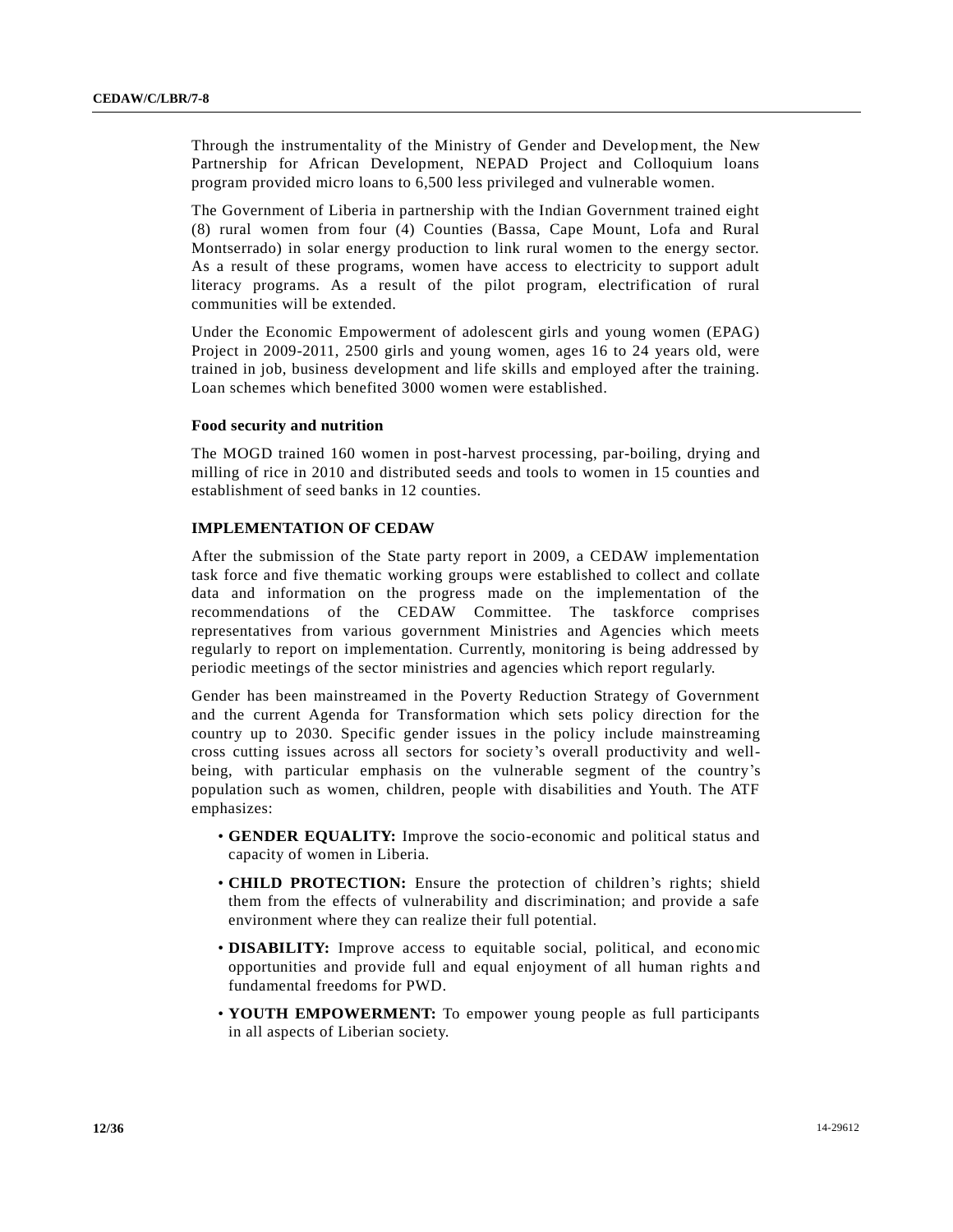## **BEIJING PLATFORM FOR ACTION**

Liberia took action to address the Beijing Platform for action by establishing taskforces to deal with the 12 critical areas under the Beijing platform. The MOGD coordinates the implementation of the Beijing Platform of action with the relevant government Ministries and agencies.

## **Security Sector**

On the security sector, the National Security Policy seeks to increase public confidence in the security forces through the recruitment of qualified security personnel via transparent and equitable vetting processes to reflect Liberia's diverse ethnic, gender and religious representation and train personnel in line with international standards, promoting accountability, ethical behavior and professional conduct under democratic civilian control.

Actions and programs are designed to attract more women into the Security sector. This includes reducing the criteria for recruitment to encourage particularly women into the police force. More women have been recruited but the numbers are still too low. For example, of the entire enlistment into the Armed Forces of Liberia, women account for about only 2%. Accordingly, the Women and Child Protection Units of the National Police are being expanded and strengthened. WAC units exist in all counties but in most instances are understaffed. For example, in River Gee there is only one police station and one trained officer.

## **Agriculture**

The Agenda for Transformation, Liberia's eighteen year national plan, expects to increase the number of viable community and private-sector forestry enterprises, forest production exports, value-added and employment, including those of youth, women and other vulnerable groups as confirmed by the timber chain-of-custody. The timber chain of custody provides that the community has custody of the forest resources which is harvested by investors or community leaders. This has to be done for the benefit of all concerned, taking into consideration the impact on the environment. This way, natural resources in a community will be for the benefit of all, particularly women who work the land.

## **Article 4: Measures to accelerate Equality**

Various measures were taken during the reporting period to address issues of equality of women with men. Some of these include removal of discriminatory customary and traditional laws, access to improved health care and specialized education programs. Details of the programs and measures are addressed at length in the specific articles of this report.

## **Article 5: Sex Roles and stereotyping**

The government of Liberia has carried out massive awareness nationwide on the role of women and men in the society. Through the help of partners, programs have been developed in building adolescent girls' and young women's capacity in technical fields such as masonry, carpentry, electricity, painting, driving heavy duty vehicles, etc.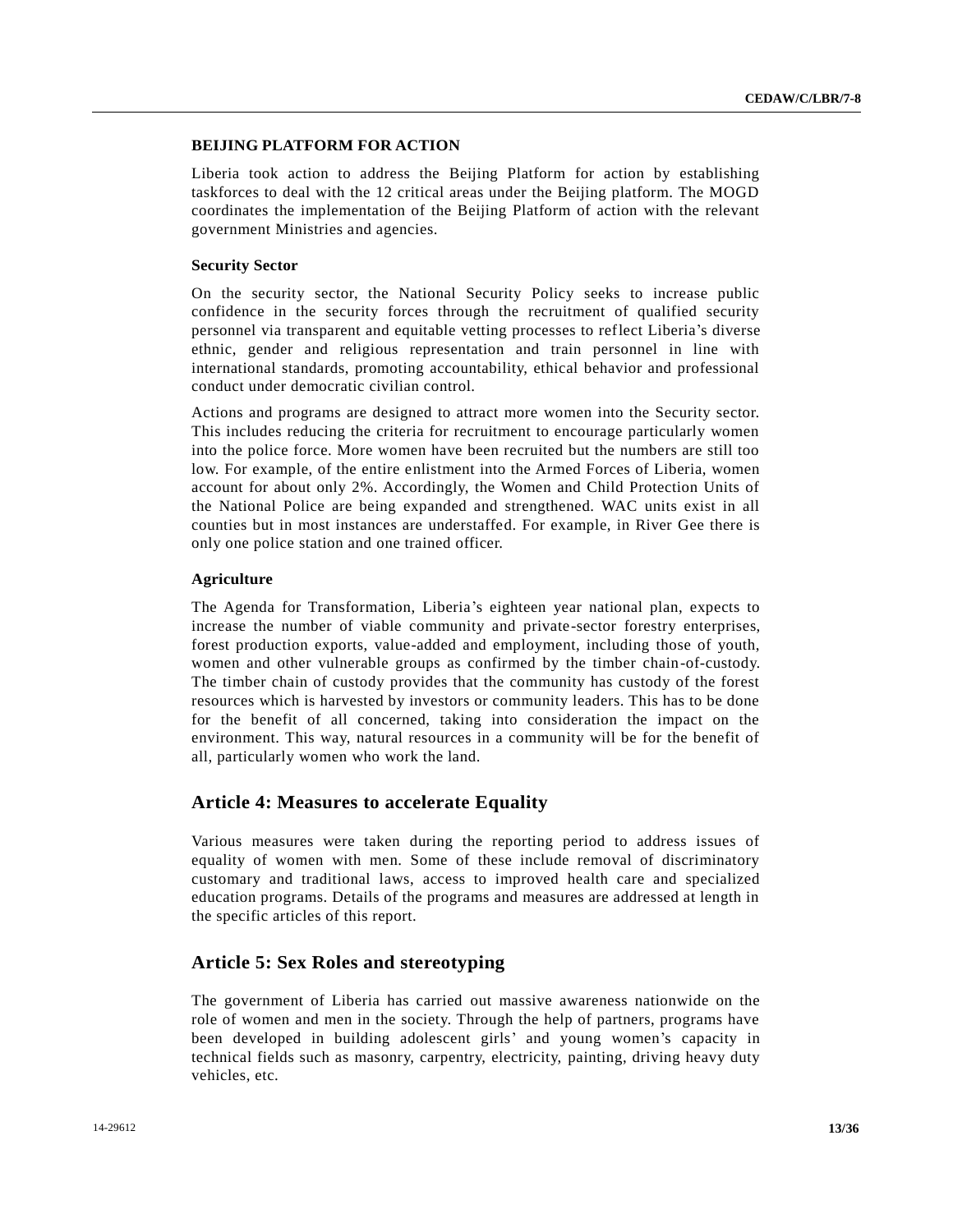### **Traditional Practices**

Since the last CEDAW report in 2009, the Government of Liberia has taken concrete steps to abolish the issuance of permits to traditional leaders and Zoes of the 15 counties, through the Ministry of Internal Affairs, to curtail harmful customary and traditional practices that affect the well-being of women and girls. In November 2010, the Ministry of Internal Affairs, the traditional leaders and Zoes agreed that all Sande bushes or bush schools be located 25 miles away from the community, and no child should be forcefully initiated or taken from formal school to be initiated.

Only persons 18 years or above can consent to join the Sande society and be initiated. This is also backed by the Children's Law passed in 2011 which states that "any unnecessary or uncultured practice that may inflict physical, psychosocial or emotional pain to the child or otherwise violates or endanger her or his bodily integrity, life, health, dignity, education, welfare or holistic development is punishable" (Article 6 Section 4d). This has increased the number of girl children in school and has the potential to lower the rate of FGM because fewer girls are conscripted to sande schools where FGM is prevalent.

On January 15, 2013, the Ministry of Internal Affairs issued Circular 12 which states specifically that "a person who uses any form of force or intimidation to compel another person to yield to, or be initiated into, any tribal ritual or traditional practice … could be arrested, charged and prosecuted for violation of civil and human rights in Liberia." Appropriate awareness has been carried out by the traditional leaders and authorities from the Government of Liberia to ensure the full implementation of this policy. Reports indicate that there is a reduction in traditional practices harmful to women in the rural areas as a result of these policies and the strategies adopted for public education and awareness.

#### **Violence against Women**

A Gender Based Violence Action Plan to prevent and respond to GBV cases in Liberia has been developed. The plan includes the establishment of "Safe Homes" for SGBV survivors in 7 counties. Six of these safe homes are functional in Bassa, Bong, Lofa, Cape Mount, Margibi and Nimba counties, while the remaining one in River Gee is expected to be completed and functional. These Safe Homes provide temporary protective shelters for abused women and children as well as psychosocial counseling, recreation and follow-up treatment for survivals of rape. Additionally, trainings have been conducted for security and medical personnel to respond to SGBV cases with sensitivity; taking the rights, health needs, interest and privacy of the victims into consideration.

In addition, the Association of Female Lawyers (AFELL) and the National Bar Association have established legal clinics where women can get free legal aid. These services are free of charge to women and victims of sexual violence. AFELL opened a sub office in Bomi County in May, 2013 as a first step to decentralize their services to other parts of Liberia.

The MOGD and some state institutions and international non-governmental organizations such as Ministry of Health and Social Welfare, the UN System, Medical Mondiale, Equip Liberia, Touching Humanity in Need of Kindness (THINK), Women Aid Incorporated, and Norwegian Refugee Council provide services to survivors of sexual violence, including safe homes protection, legal, medical and psychological support.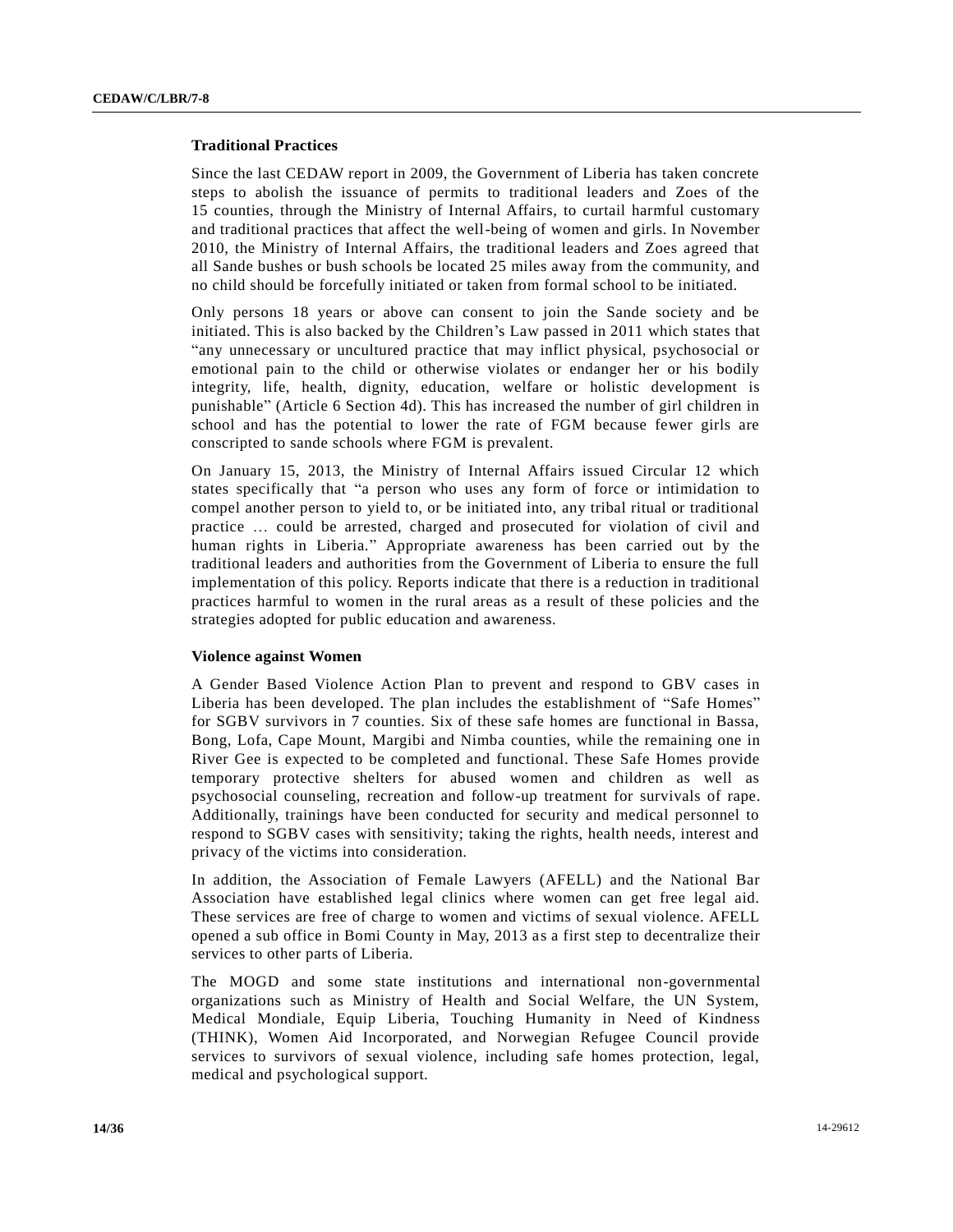## **CREATING AWARENESS ON WOMEN'S HUMAN RIGHTS**

The Ministry of Gender and Development, NGOs and the UN system have undertaken numerous awareness-raising and sensitization campaigns to change negative perceptions of women in the society. These campaigns deal with mitigating violence against women, portrayal of women as sex objects and discrimination against women. The simplified rape and inheritance laws are used to raise awareness, educate and inform the public on the prevention and response to rape as well as women's rights under the inheritance Law. Radio dramas, talk shows, and spot messages are used to educate the public to stop all forms of violence against women, including domestic violence which currently has no specific law dealing with it.

#### **Development of a Domestic Violence Law for Liberia**

Liberia has drafted a Domestic Violence Law with inputs incorporated from both urban and rural Liberia. The enactment of this Law will assist greatly in addressing violence against women and children and ensure maximum protection of their rig hts in the domestic setting. The draft Domestic Violence Law is in response to paragraph 23 of the concluding observations of the CEDAW Committee, which calls on the Government of Liberia to develop and implement a comprehensive legal framework that will address violence against women and children.

## **Article 6: Trafficking and Exploitation**

The Government of Liberia is making significant efforts to fully comply with minimum standards for eliminating human trafficking in Liberia. The Liberian government defines human trafficking as the "recruitment, transportation, transfer, harbouring or receipt of a person by means of the threat or use of force or other means of coercion, by abduction, fraud, deception, abuse of power or of a position of vulnerability, or by the giving or receiving of payments or benefits to achieve the consent of a person having control over another person for the purpose of exploitation:" Human trafficking takes numerous forms, rural to urban and vice versa as well as trafficking of persons from other countries to Liberia.

A National Anti-Human Trafficking Task Force has been established to combat trafficking in persons. The Task Force works through a National Anti-Human Trafficking Secretariat and comprises members from all security agencies in Liberia. The task force is responsible to conduct investigations on human trafficking and link cases with the National Police and Courts.

Government put into place new policies to protect children in welfare institutions by revising guidelines for accreditation to providers for quality and alternative child care. The Bureau of Immigration implements the parental travel authority for minors traveling abroad. This is processed by the Ministry of Health & Social Welfare. A moratorium is placed on child adoption in Liberia since this is one of the conduits through which children are externally trafficked.

The Government of Liberia and UNICEF undertook nation-wide research on human trafficking in Liberia in 2011 which revealed that most of the victims of trafficking are children and girls who are used for street hawking, prostitution and domestic work. Liberia's efforts at combating human trafficking are buttressed by public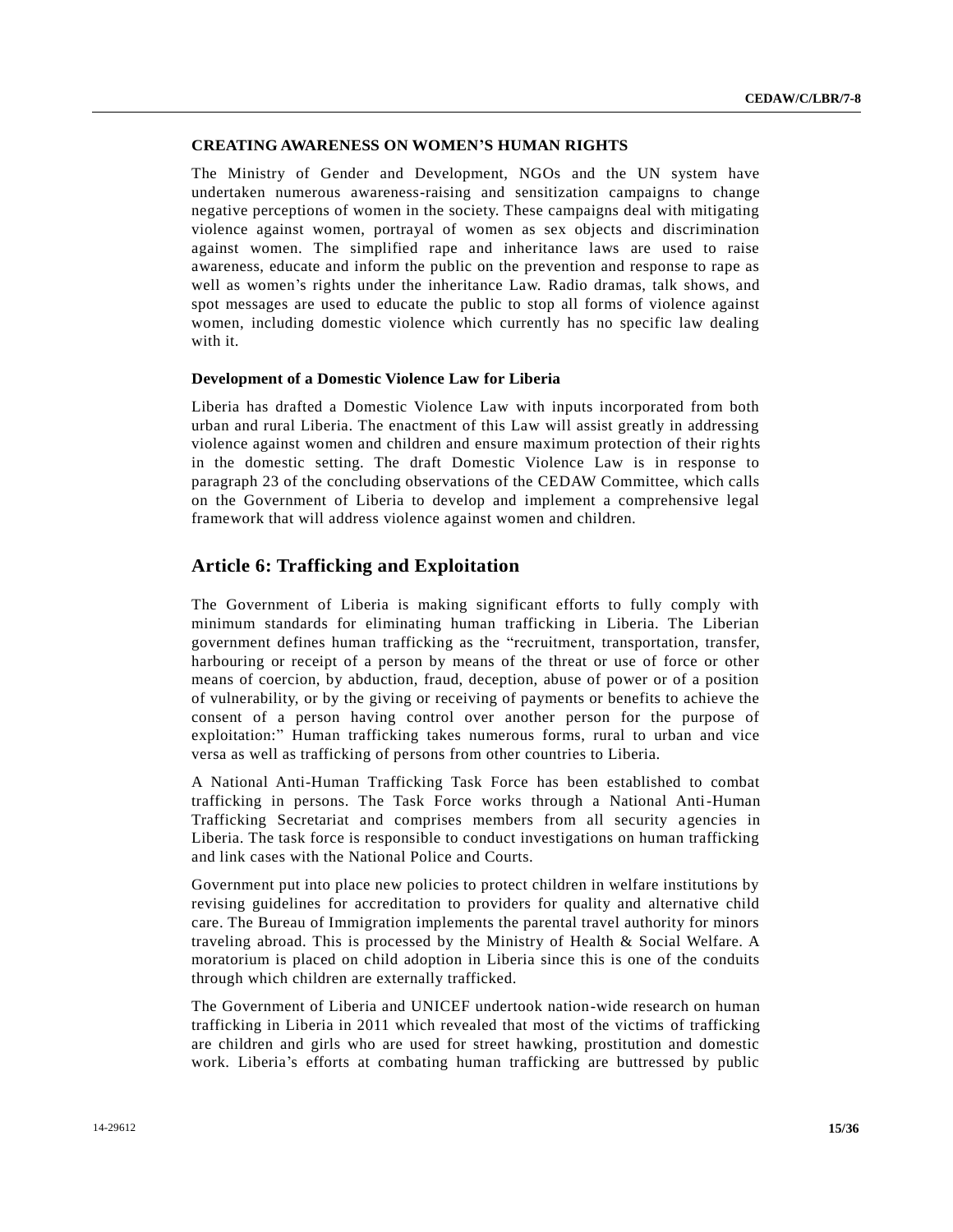education on the dangers of human trafficking. Over thirty training sessions on anti-human trafficking prevention were held for personnel of the security sector and communities along Liberia's borders with other countries. The TIP Secretariat also trained twelve (12) village parent groups nation-wide to serve as watch dogs for human rights abuses in rural communities. No impact evaluation has been conducted on this community monitoring. However, it is anticipated that the training will assist in reducing the levels of human trafficking.

In enhancing collaboration with West African and other countries to combat human trafficking, Liberia's National Action Plan on trafficking is fully implemented in concert with ECOWAS' Response Action plan on combating trafficking. This plan and its activities are reviewed annually.

Liberia has also ratified and is implementing the following Conventions:

- Conventions on Mutual Assistance in Legal Matters, by the Economic Community of West African States;
- Protocol Against the smuggling of migrants by Land, Air and Sea, supplementing the United Nations Convention against Transnational Organized Crime;
- UN Convention on Transnational Organized Crime;
- ECOWAS Convention on Extradition, and Protocol to prevent and suppress trafficking in persons, especially women and children.

Several cases of human trafficking were recorded during the reporting period, 2009- 2013. Between 2009 and 2010, 45 persons, ages 18-44, were trafficked to Liberia. These were 37 Bangladeshi, 7 Moroccans and 1 Tunisian. Of this number 7 were females and 38 males. The Government of Liberia successfully repatriated the victims and one perpetrator was convicted. The TIP recorded 6 cases of 111 persons trafficked out of Liberia during the same period. Of the 111 persons trafficked out of Liberia, 14 were females, 37 males and 60 children.

Internally, 15 rural to urban human trafficking cases were recorded which involved 11 girls and 4 boys. The BIN also recorded 6 cases of urban to rural human trafficking which involved 5 girls and one boy, with ages ranging from 14 -19 years. Most of the victims were re-united with their families and perpetrators charged and prosecuted. Internally, trafficking of girls to various parts of Liberia to work in the sex industry requires additional attention by the TIP.

## **Article 7 & 8: Promotion of Equality in Political Decision Making**

The Fairness Bill to foster and promote equality in political decisions making has lingered in the Legislature for the past four years. Strategies adopted in the past to pass the bill were reviewed to determine pitfalls leading to the non-passage of the bill. It was determined that approaches were generally abrasive and confrontational. New strategies have been developed to lobby male legislators. Study tours to countries successful in electing more than 40 percent women in parliament were undertaken to serve as guide for the promotion and passage of the fairness Bill. The Fairness Bill is to set aside 30% quota for women which the overwhelming majority of men in the legislature consider undemocratic.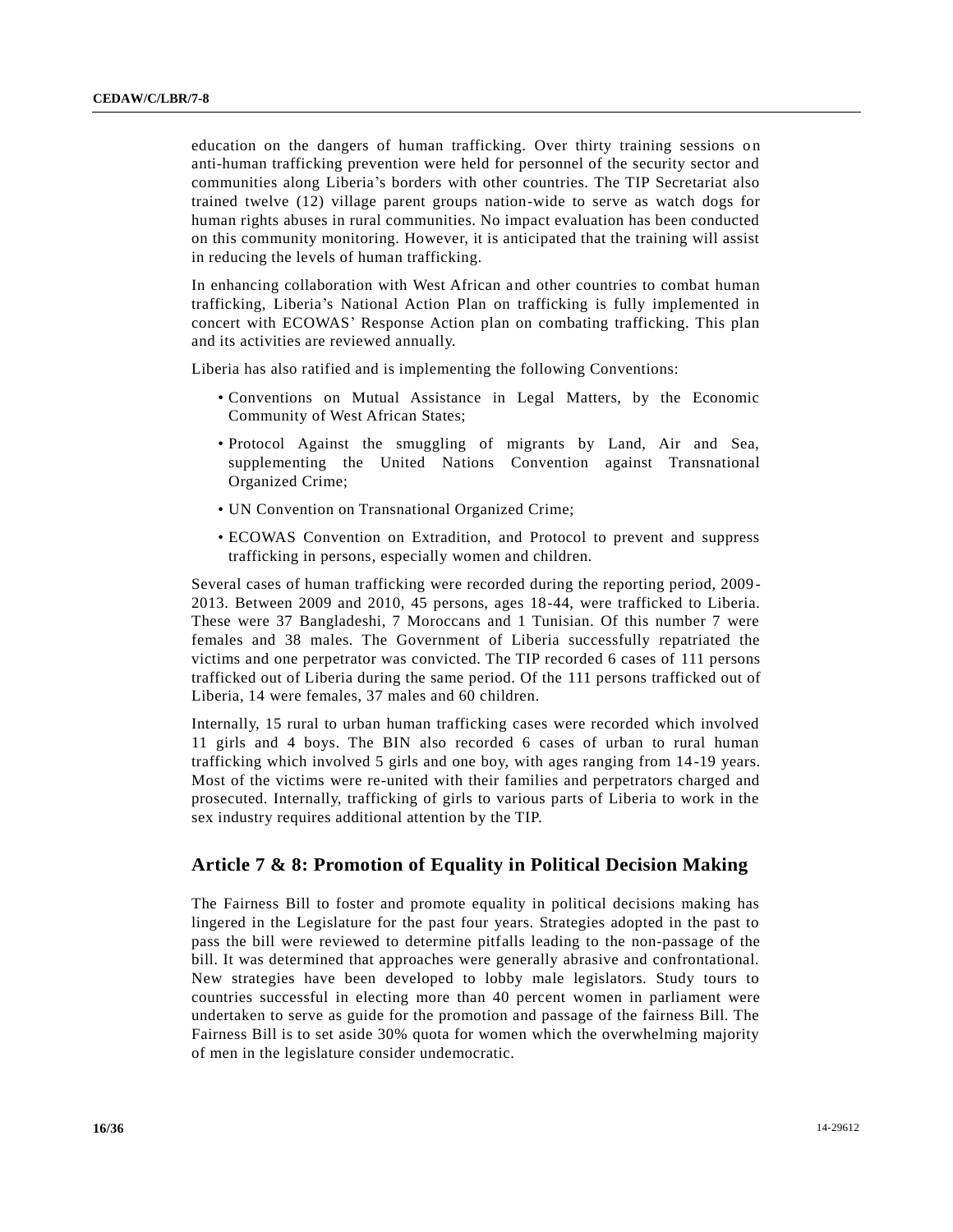The proposal to amend section 4.5 of the Elections Law of Liberia to include gender equity in nomination of candidates states: "candidate listing for elected offices shall contain no less than 30% and no more than 70% of any gender." Working in concert with the Gender Office of the National Elections Commission, the new electoral law is another strategy to increase women's participation in the electoral process. The proposed amendment to the electoral law is also sponsored by the Liberian Women Legislative Caucus, LWLC, initial sponsor of the Fairness Bill.

Women are supporting the bill by lobbying their representatives for its passage. They also participated in legislative public hearings on the proposed bill. Already some male members of the legislature have expressed public support for the new electoral law by pronouncements on national radio. A parallel strategy to get more support for the Bill is to get President Ellen Johnson Sirleaf to announce her support for the new electoral law publicly.

In the 2011 elections, one hundred and two (102) women participated in the process. These included three women presidential candidates. Though only twelve (12) women were elected (eight Representatives and four Senators), the elections marked an improvement in the number of women contesting political offices. It did, however, register a reduction from 14% to 12% of the number of women elected to serve in the Legislature. Currently, the figure has been increased to 13 women with an additional woman winning in a by-election. Women now constitute 30% of cabinet ministers appointed by the President while two of five Associate Justices on the Supreme Court are women.

Six out of Liberia's 17 substantive ambassadors are women. Liberia is also represented by women ambassadors and high ranking Foreign Service officers in many countries throughout the world such as South Africa, Ethiopia, Guinea, Japan, Great Britain, Sierra Leone, Uganda, etc. Women also represent Liberia as full ambassadors to international organizations like the United Nations and African Union. The Government of Liberia is constantly represented by various Civil Society Organizations, Rural Women and Line Ministries and Agencies at international organizations, the most recent being participation in Commission on the Status of Women (CSW) conference held in New York, USA, in March 2013.

A series of activities have been held to raise awareness on the importance of women's political participation. These include the holding of a day's consultative forum with the members of the Liberian Legislature on women's participation in decision making on the theme: "GENDER PARITY MEASURES IN DECISION MAKING POSITIONS IN LIBERIA". Other stakeholders' workshops and seminars, national programs on women's issues, press articles, radio talk shows and outdoor advertising, printed materials and publication of key messages have been undertaken.

Other awareness-raising activities include, among others:

- Annual celebration of International Women's Day
- Annual campaign of 16 days of activism against Gender based violence
- Anti-rape campaign
- Rural women's conferences
- National women's conferences'
- Establishment of a Secretariat on Gender Based Violence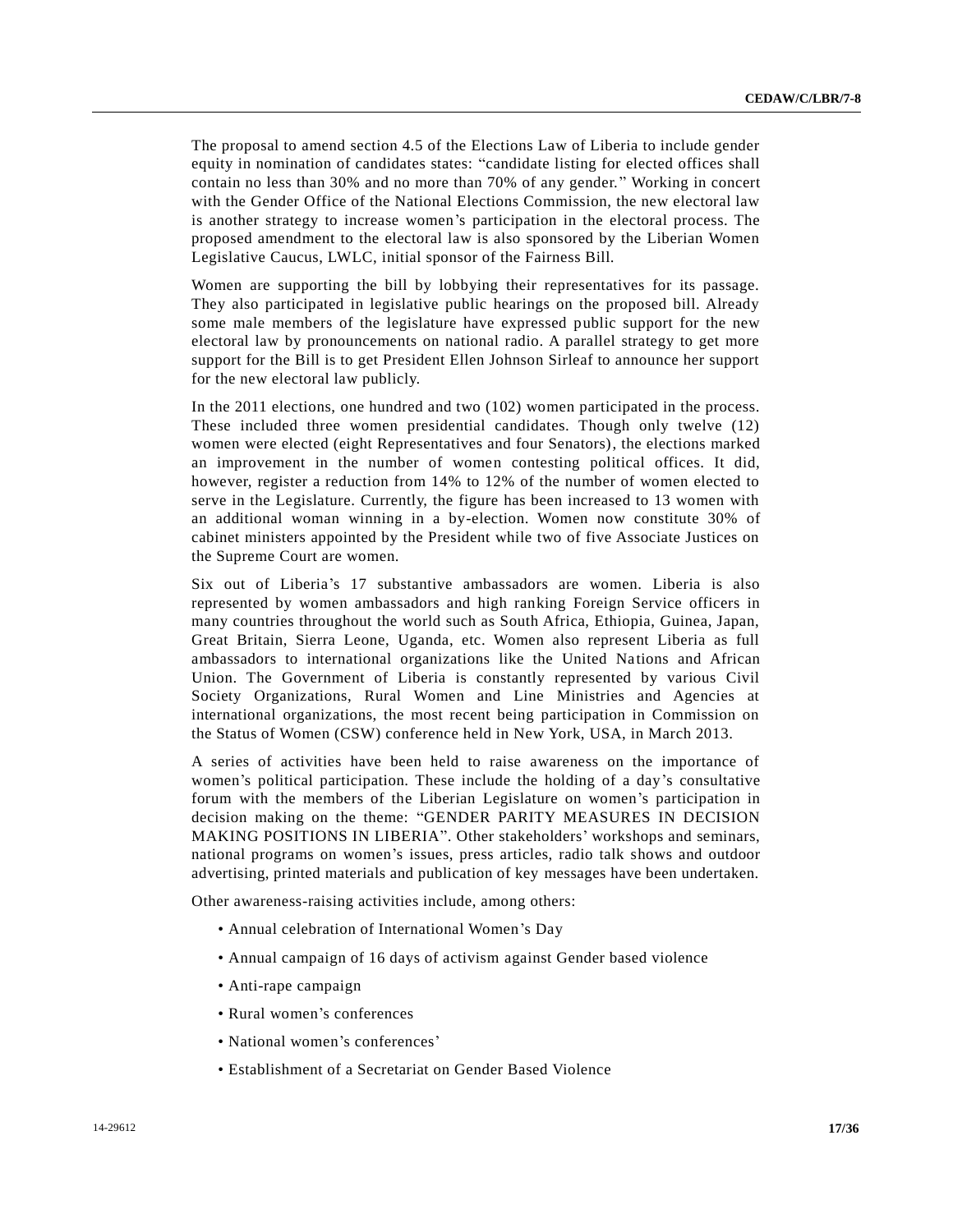Considerable strides have been made in getting women in key decision making positions. Where possible, women have been appointed to positions of trust and have performed credibly in these areas. A major area of challenge is getting women elected to the legislature. Various women organizations and women rights advocates are undertaking programs to prepare and train women for leadership and are helping them to devise strategies to contest elections. To date, a profile of women in key decision making positions are as follows:

#### **WOMEN IN DECISION MAKING POSITIONS**

- President and Head of State is a woman
- Of 21 cabinet ministers 15 are males and 6 females (appointed positions)
- Of 318 civil service directors, 52 are women and 266 are men (appointed Positions)
- 5 out or 15 county superintendents are women (appointed positions)
- Security sector … immigration 20% of the force are women
- Security sector ... police 14.6% are women
- Security sector … Armed Forces of Liberia 4.7% are women
- 2 out of 5 supreme court justices are women (appointed positions)
- In the legislature 13 of 108 law makers are women and 95 are men (elected positions)

Numerous other women are employed as heads in state run autonomous agencies as Directors and managers. These include the Port Authority, NPA, the Liberia Refuge Repatriation and Resettlement Commission, LRRRC and the National Bureau of Immigration and Naturalization.

## **Article 9: Nationality**

Article 27 of the Liberian constitution provides that

(a) "all persons who, on the coming into force of this constitution were lawfully citizens of Liberia shall continue to be Liberian citizens.

(b) In order to preserve, foster and maintain the positive Liberian culture, values and character, only persons who are Negroes or of Negro descent shall qualify by birth or by naturalization to be citizens of Liberia.

(c) The legislature shall, adhering to the above standard, prescribe such other qualification criteria for the procedures by which naturalization may be obtained.

Article 28 states:

1. any person, at least one of whose parents was a citizen of Liberia at the time of the person's birth, shall be a citizen of Liberia; provided that any such person shall upon reaching maturity renounce any other citizenship acquired by virtue of one parent being a citizen of another country.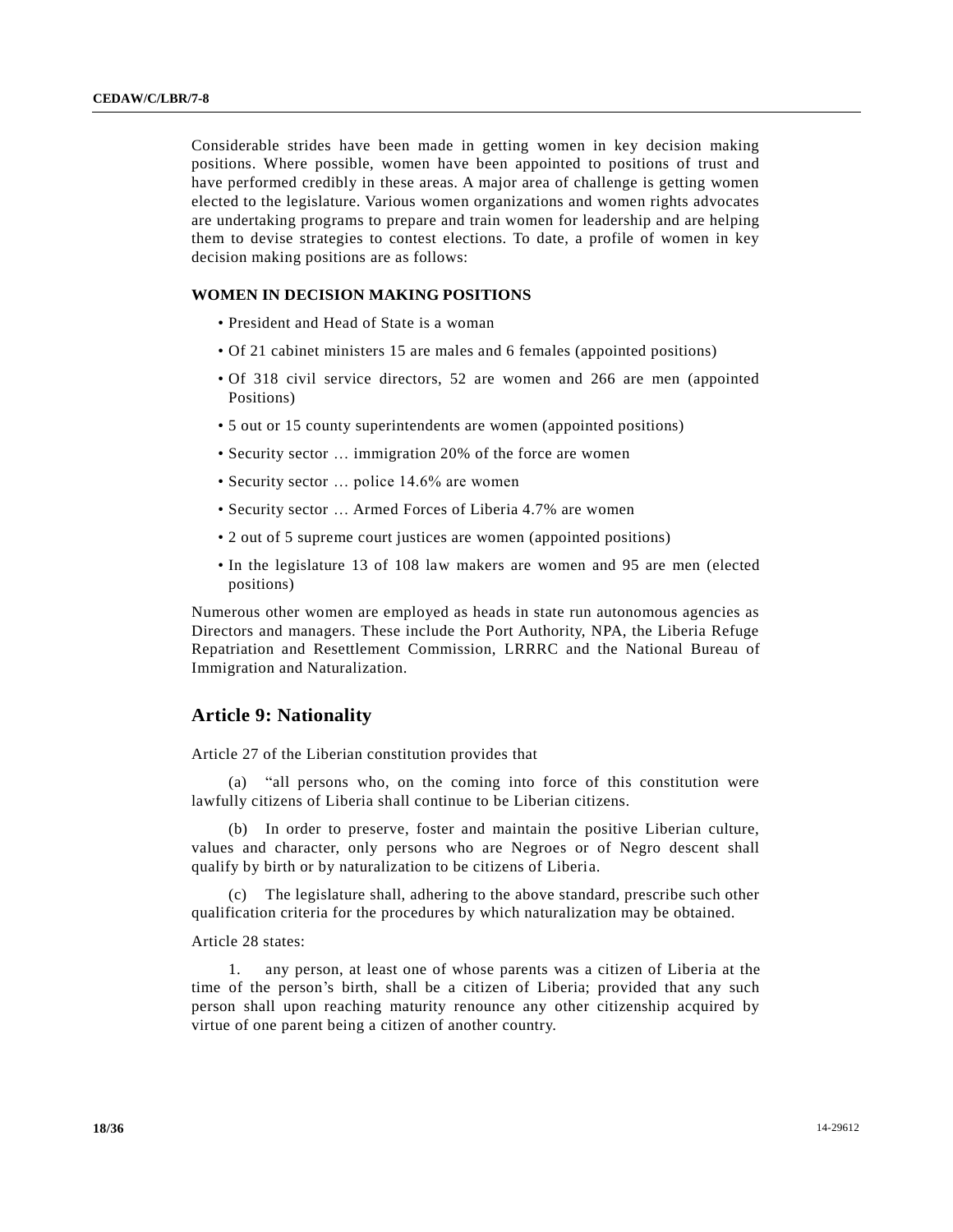2. No citizen of the Republic shall be deprived of citizenship or nationality except as provided by law; and no person shall be denied the right to change citizenship or nationality.

Efforts have been made through the Constitution Review Process to address all disparities, particularly as they relate to children born to Liberian mothers with foreign fathers outside of Liberia. This is to harmonize the nationality law with the constitution for all children born of one foreign parent, irrespective of the sex.

Women have equal rights to change or retain their nationalities which are in no way affected by their marriages. Liberian women married to foreign men are not compelled to adopt the nationalities of their spouses. The same holds true for women of other nationalities married to Liberian men. Change of one's nationality is a matter of individual choice.

## **Article 10: Equality in Access to Education**

The Liberian Government has made considerable efforts and series of interventions in addressing the issues highlighted in the recommendations on education as stated in articles 4 and 10 of the Convention. Education is one of the primary methods to lift a population out of poverty towards prosperity and stability. Creating more effective policies to increase education for girls add significantly to our human capital.

The Liberian Education Administration and Management Policies outlined in the Education Reform Act of 2011 addresses policies on Girls Education, Special Education, School Grants, Scholarships, amongst other things. The Education Reform Act of 2011 was approved on August 8, 2011. It replaces the Education law of 2001, approved January 8, 2002.

The Education Reform Act of 2011 continues to further build on the premises made in the Girls' Education Policy of 2006 and aims at:

a) Free and compulsory education for all students of primary school nationally.

b) Recruiting and training more female teachers;

c) Providing counseling in schools for girls.

d) Ensuring and effecting appropriate sanctions against teachers who commit sexual abuse and assault of students

e) Offering life skills at school to raise the self-esteem of girls so they can say no to sexual abuse; and

f) Increasing the availability of school scholarships for girls.

The Policy on Girls' Education, developed in 2006, was revised in 2013 to take into consideration present realities; and to align with the new Education Reform Act which advances girls' education at the regional, national, and local levels with workable strategies and interventions. These interventions are:

• Special Education Policies to address the disparities between persons with disabilities and persons without disabilities in the educational system including girls with disabilities.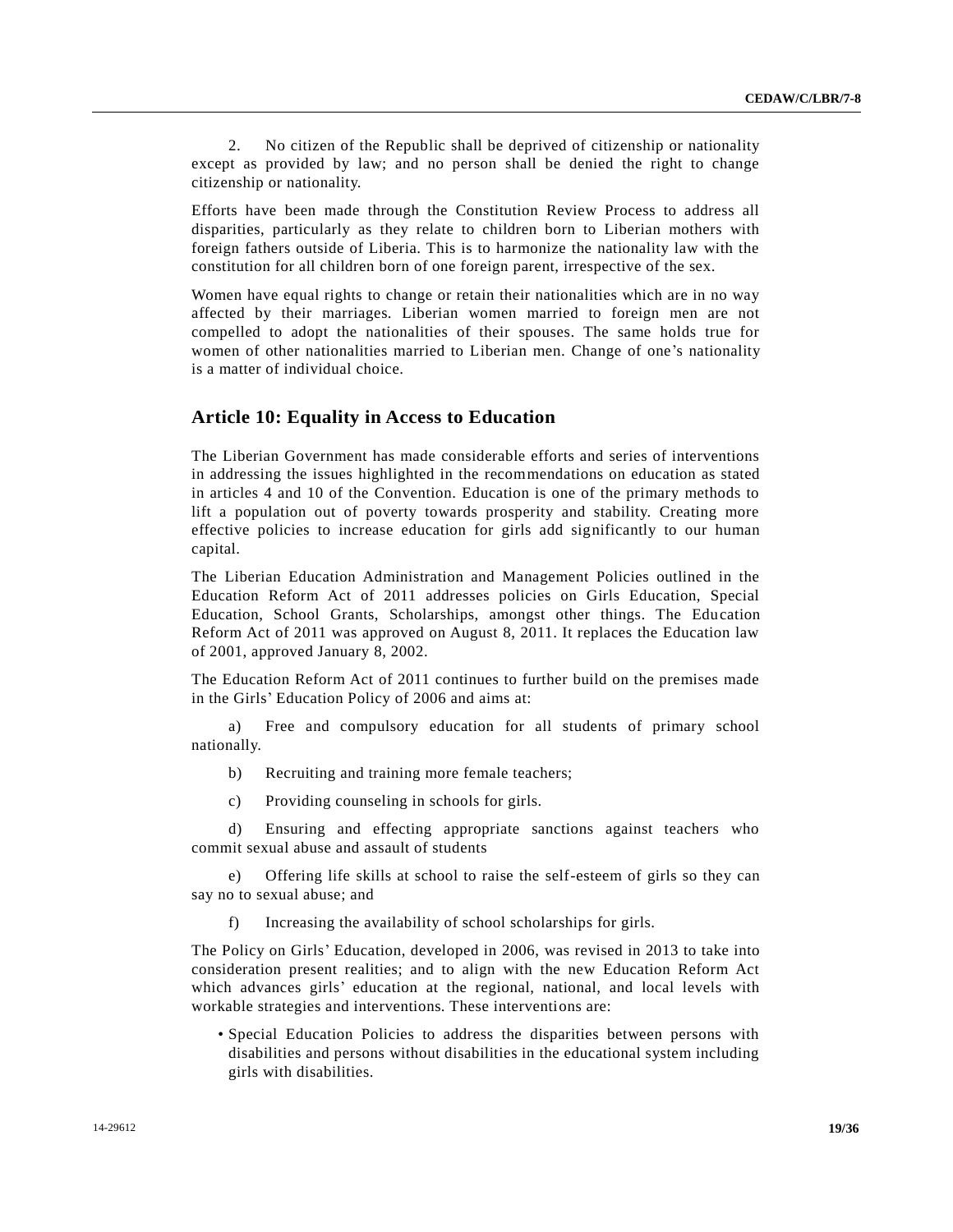• Accelerated Learning Program, ALP, which protects children's right to education ensures access to quality education. It was developed to reach overaged and out-of-school children and youth. This is particularly useful for school dropouts.

Chapter 2 of the Girl's Education Policy states that the Central Government and local authorities shall implement all provisions stipulated in the Girls' education Policy to address social and cultural barriers to Girls' Education as a means to empower girls and women.

Chapter 3 of the National Policy on Girls' Education: Improving Girls' and Women's Access to Vocational Training, Science, and Technology, and Continuing Education stresses the development and implementation of education, training and retraining policies for women, especially young women and women re -entering the labor market, to provide skills to meet the needs of a changing socio-economic context for improving their employment opportunities.

On Protection from gender-based violence the policy stipulates that the Ministries of Education and Gender & Development shall work closely with the Ministry of Justice to ensure victims of sexual violence in educational institutions get speedy redress in a court of competent jurisdiction. Policies on sexual harassment and abuse of girls in schools need to be enforced, particularly, in rural areas where there is a lack of adequate monitoring to enforce compliance. A lack of awareness of these policies and their ramifications allow for compromising which reduces the retention of girls in schools. The Ministry of Education through its Girls Education Unit is raising awareness, educating students and local authorities to document and report all such cases to the Ministry of Education for investigation and prosecution.

Dropout rates are almost equal for boys and girls from primary to secondary schools. According to the School census report of 2011, of the 39,405 students who dropped out of school, 19,842 were girls. At the junior High level, 4,462 dropouts from the total of 8,868 were girls, while 1,714 of a total of 3,566 secondary school dropouts were girls. The dropout rate for females is high due to teenage pregnancies, early marriages, and vulnerability of girls to adverse socio economic situations. This situation is being handled through different programs aimed at retaining girls in schools.

A number of Teacher Training Institutions have been rehabilitated, staffed and equipped to provide basic teacher training for elementary schools in Liberia. Free tertiary education and stipends are provided by the Government for all students specializing in education as incentives to increase the number of trained teachers in the country. This policy went into effect in 2011.

There is no discrimination against women in all forms of education as a matter of national policy. More schools are being constructed to accommodate the ever growing number of school age children in both urban and rural areas. But impediments such as lack of trained teachers and technical schools in rural areas reduce the opportunities for most students. Current statistics (2011-2012) from these technical and vocational training institutions indicates that girls make up over 30% of the graduates.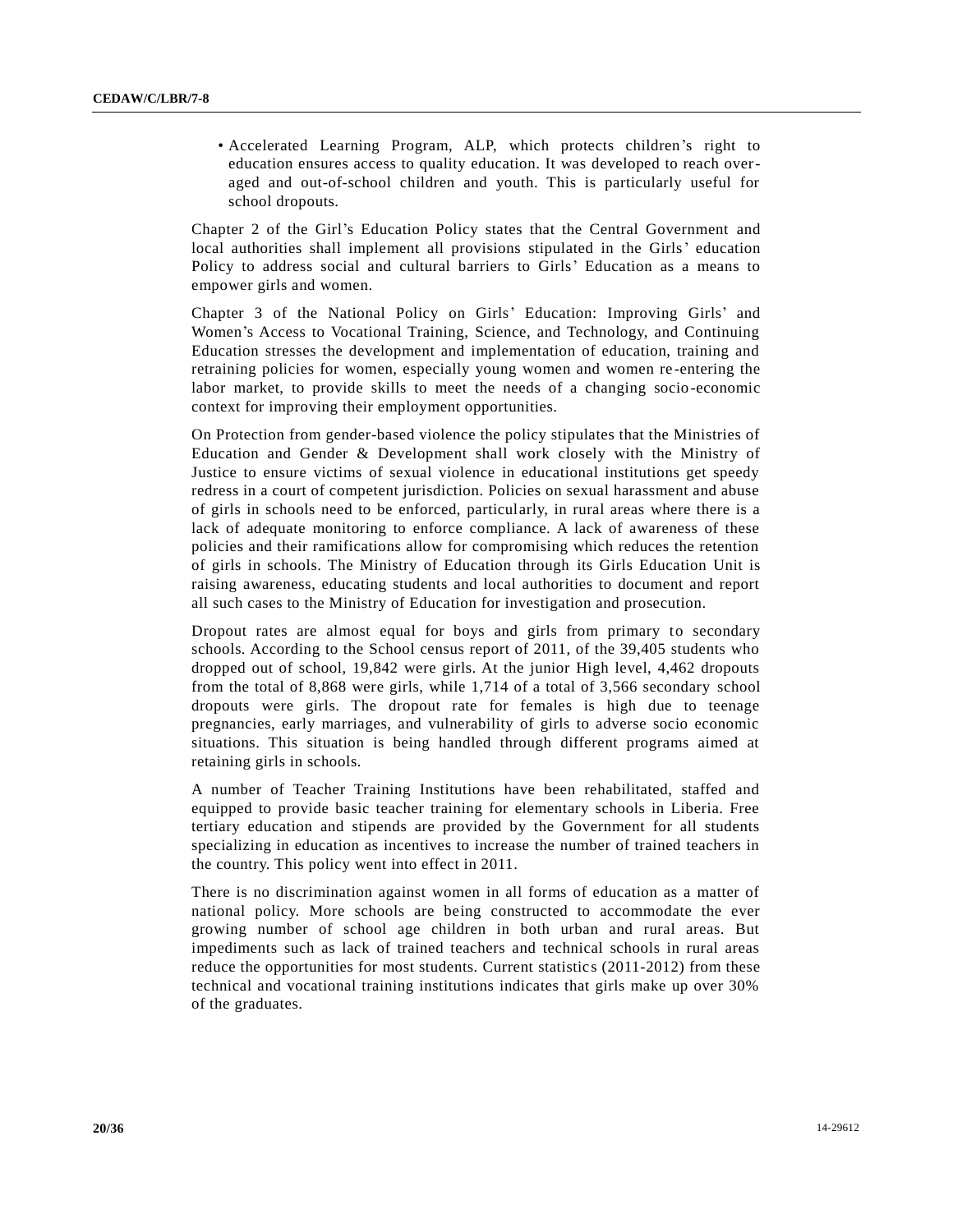| No. | <i>Institution</i>                                                                    | Male     | Female | Total |
|-----|---------------------------------------------------------------------------------------|----------|--------|-------|
| 1.  | Booker Washington institution                                                         | 200      | 98     | 298   |
| 2.  | Harbel Multilateral High School                                                       | 197      | 103    | 300   |
| 3.  | William V.S. Tubman High School                                                       | 90       | 11     | 101   |
| 4.  | Maryann Chessman Home Arts/Cosmetology (AVTP)                                         | $\Omega$ | 55     | 55    |
| 5.  | Maryann Chessman School of \home Arts National<br><b>Beauty School of Cosmetology</b> | $\theta$ | 56     | 56    |
| 6.  | <b>LSVTC</b>                                                                          | 31       | 20     | 51    |
| 7.  | Voinjama Multilateral High School                                                     | 214      | 74     | 288   |
| 8.  | Sinoe Multilateral High School                                                        | 125      | 75     | 200   |
| 9.  | <b>Grand Total</b>                                                                    | 857      | 492    | 1 349 |

**Summary of graduates of Public Technical Vocation Education Training (TVET) Institutions from 2011-2012:**

*Source: Education statistics for the Republic of Liberia, MOE, 2012*

Sex disparities in the educational system are being addressed by the encouragement of more females to enter the teaching profession. The number of female teachers in the educational system is currently lower than males at both the primary and secondary levels. This is a disincentive to girls to pursue studies in certain areas, particularly the natural sciences, and pose hindrances to addressing issues of sexual exploitation and abuse in the sector.

| <b>Primary School Enrollment by County and Gender</b> |  |
|-------------------------------------------------------|--|
|-------------------------------------------------------|--|

|                  | Enrollment |         |         |              |           |  |
|------------------|------------|---------|---------|--------------|-----------|--|
| County           | Female     | Males   | Total   | % of females | % of Male |  |
| Bomi             | 5 5 7 3    | 6 3 1 8 | 11 891  | 46.9         | 53.1      |  |
| Bong             | 31 915     | 38 652  | 70 567  | 45.2         | 54.8      |  |
| Gbarpolu         | 7 1 8 0    | 9 5 3 0 | 16 710  | 43.0         | 57.0      |  |
| Grand Bassa      | 13 722     | 17 756  | 31 478  | 43.6         | 56.4      |  |
| Grand Cape Mount | 6 1 6 7    | 6973    | 13 140  | 46.9         | 53.1      |  |
| Grand Gedeh      | 9 2 3 9    | 10 950  | 20 189  | 45.8         | 54.2      |  |
| Grand Kru        | 7623       | 10 198  | 17821   | 42.8         | 57.2      |  |
| Lofa             | 24 5 94    | 29 636  | 54 230  | 45.4         | 54.6      |  |
| Margibi          | 21 128     | 22 4 14 | 43 542  | 48.5         | 51.5      |  |
| Maryland         | 11 157     | 13 172  | 24 3 29 | 45.9         | 54.1      |  |
| Montserrado      | 112 859    | 110 487 | 223 346 | 50.5         | 49.5      |  |
| Nimba            | 47838      | 59 360  | 107 198 | 44.6         | 55.4      |  |
| Rivercess        | 5 1 0 7    | 6 6 1 1 | 11 718  | 43.6         | 56.4      |  |
| River Gee        | 5 300      | 6921    | 12 22 1 | 43.4         | 56.6      |  |
| Sinoe            | 7 0 4 3    | 9 1 1 1 | 16 154  | 43.6         | 56.4      |  |
| <b>Total</b>     | 316 445    | 358 089 | 674 534 | 46.9         | 53.1      |  |

*Source: Education statistics for the Republic of Liberia, MOE, 2012*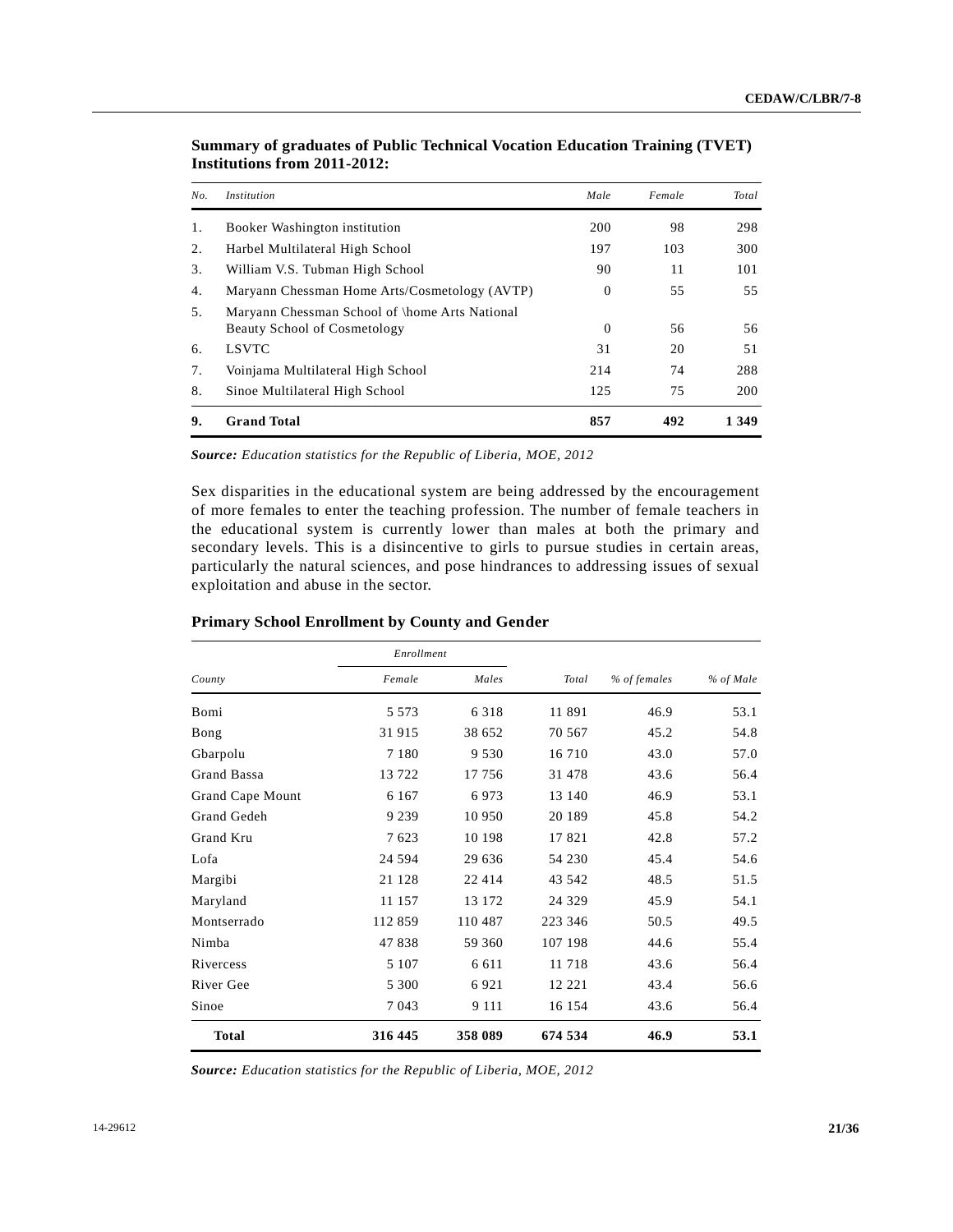Female enrollment in primary schools in Liberia is encouraging. According to the national School Census of 2011 above, there were 674,534 students in primary schools in Liberia out of which 316,445 were girls, accounting for 46.9% of the total primary enrollment. Female primary enrollment per counties shows Montserrado County to record 50.5% enrollment rate of girls of as compare to 49.5% boys. At the junior high school level a total of 138,029 students were enrolled with girls totaling 61,612 or 45%.

Enrollment for secondary schools records 782,049 students for the same period with girls constituting 328,460 or 42%. The percentage change in enrollment from 2008/2009 to 2010/2011 school year was increased by 25.5% with the girl's increment being 27.6% (MOE, 2011).

A vulnerable girls program implemented by the MOGD provides 200 scholarships for vulnerable girls between the ages of 12 to 16 to attend boarding schools. The girls are from ten counties, namely Lofa, Bong, Nimba, Grand Bassa, Cape Mount, Gbarpolu, Bomi, Rural Montserrado and Margibi. The Government has also established junior colleges in the counties to meet the demand for higher education. However, there is a need for more technical schools for students who cannot enroll in junior colleges. Enrollment in tertiary education amounts to 6.4% of total school enrollment. (AFT, 2012) In tertiary institutions the number of female students enrolled in technical areas of studies is increasing but they constitute less than 10%.

| County           | Total | Count of males |       | % Male Count of females | % Female |
|------------------|-------|----------------|-------|-------------------------|----------|
| Bomi             | 62    | 61             | 98.4% | 1                       | 1.6%     |
| Bong             | 313   | 303            | 96.8% | 10                      | 3.2%     |
| Gbarpolu         | 39    | 38             | 97.4% | 1                       | 2.6%     |
| Grand Bassa      | 78    | 75             | 96.2% | 3                       | 3.8%     |
| Grand Cape Mount | 69    | 63             | 91.3% | 6                       | 8.7%     |
| Grand Gedeh      | 195   | 181            | 92.8% | 14                      | 7.2%     |
| Grand Kru        | 142   | 140            | 98.6% | $\overline{2}$          | 1.4%     |
| Lofa             | 308   | 300            | 97.4% | 8                       | 2.6%     |
| Margibi          | 34    | 33             | 97.1% | 1                       | 2.9%     |
| Maryland         | 139   | 132            | 95.0% | 7                       | 5.0%     |
| Mont.            | 221   | 197            | 89.1% | 24                      | 10.9%    |
| Nimba            | 517   | 491            | 95.0% | 26                      | 5.0%     |
| Rivercess        | 33    | 33             | 100%  | $\overline{0}$          | 0.0%     |
| River Gee        | 47    | 45             | 95.7% | $\overline{2}$          | 4.3%     |
| Sinoe            | 97    | 96             | 99.0% | 1                       | 1.0%     |

**Number and % of public secondary school teachers by county and gender**

*Source: Education statistics for the Republic of Liberia, MOE, 2012*

Special vocational and skill training programs for girls in rural areas are still stereotyped, emphasizing skills in tailoring, soap making and tie-dying.

There is uniformity of curricula and national exams for all Liberian schools. Curricula had been revised, validated, and distributed to all schools in Liberia.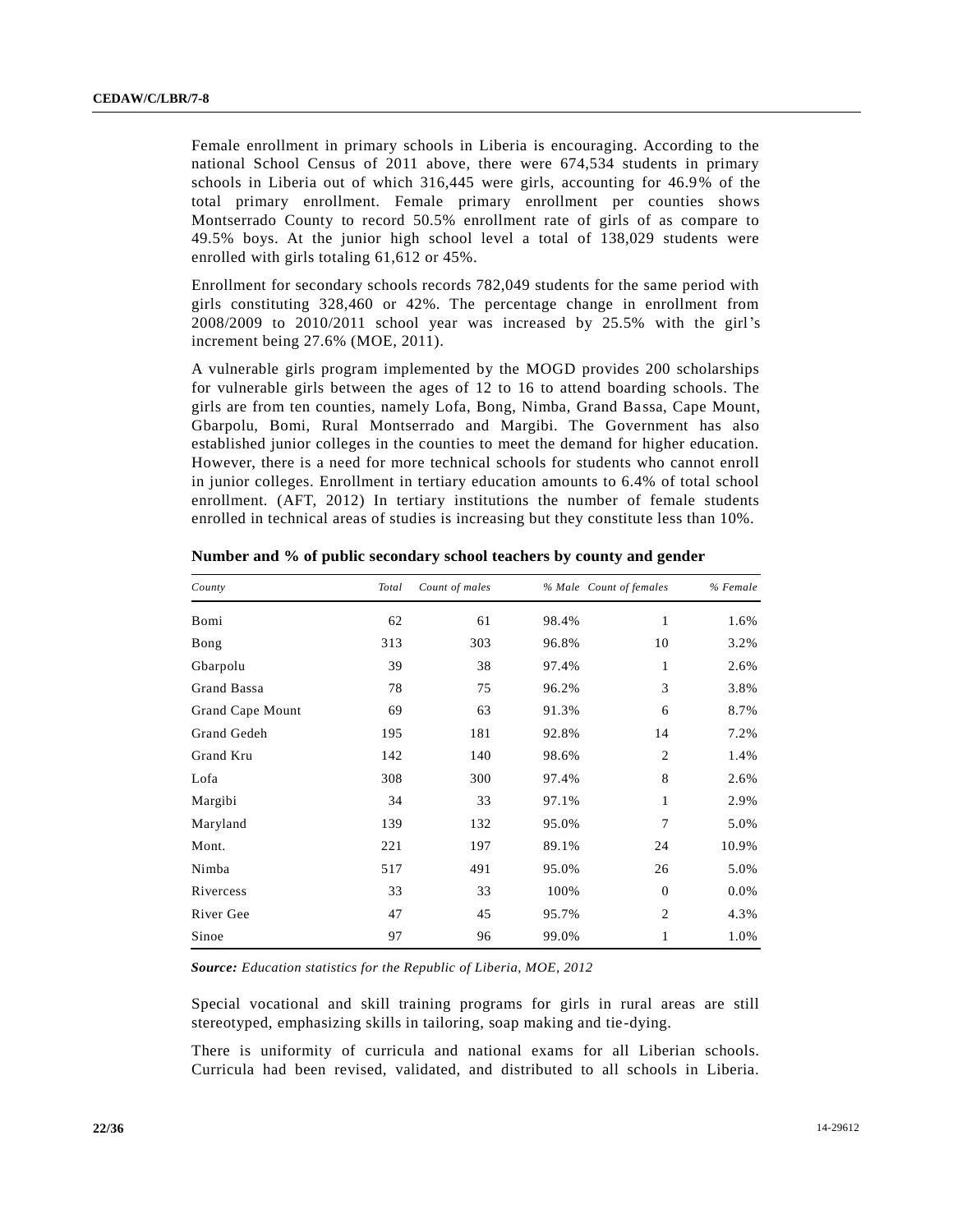Efforts are made to eliminate any stereotype of women and men roles in textbooks and teaching materials.

Boys and girls benefit equally from scholarships, however, there are some scholarships targeted only to girls to increase girls education in natural Science and Education where there are gender gaps. This pertains mainly for students in the urban areas. Students in the rural areas rarely benefit from scholarship programs due to a lack of information on the availability of these scholarships which are generally publicized in the capitol. The Ministry of Education gives scholarships at the secondary and tertiary levels. Special scholarships for girls awarded through the Ministry of Gender and Development totaled 190.

The Government of Liberia through the Girls education section of the Ministry of Education provided scholarships for girls in the following areas.

- 1. Science and technology
- 2. Medicine
- 3. Engineering
- 4. Education

Over all statistics for the number of female beneficiaries from these special programs are resident in different agencies, non-governmental and governmental organizations catering to women. Overall scholarships awarded in three categories for the year 2013 are as follows:

| Category       | Total   | Male    | Female  |
|----------------|---------|---------|---------|
| Secondary      | 181     | 118     | 73      |
| Junior College | 296     | 87      | 209     |
| University     | 4 1 4 3 | 2 7 9 7 | 1 3 4 5 |

*Source: Scholarship Div. Ministry of Education. 2013*

The overall literacy rate for Liberia is 56% and males have a higher rate of 66% than females 44%. A literacy rate for 15 to 24 years is 69% with males recording the highest rate 69% than females at 31% (LISGIS July, 2011).

The Ministry of Education, in its decentralization process, established the National Council of Adult Education headed by the Department of Continuing Education at the University of Liberia. Night schools are also established in five of Liberia's 15 counties to further the education of school dropouts, particularly pregnant girls and elderly women. This program has not been rolled out to all counties due to challenges of electricity.

The Alternative Basic Education (ABE) is a non-formal education program which targets overage youth and adults of both sexes who have not attended school. ABE was adopted in 2011 to provide educational opportunities for youth and adults aged 15 to 35. It provides primary education in three levels: level one, Kindergarten to grade two, level two, grades three and four and level three, grades five and six. The program incorporates family planning, HIV and AIDS, computer and livelihoods in its curriculum.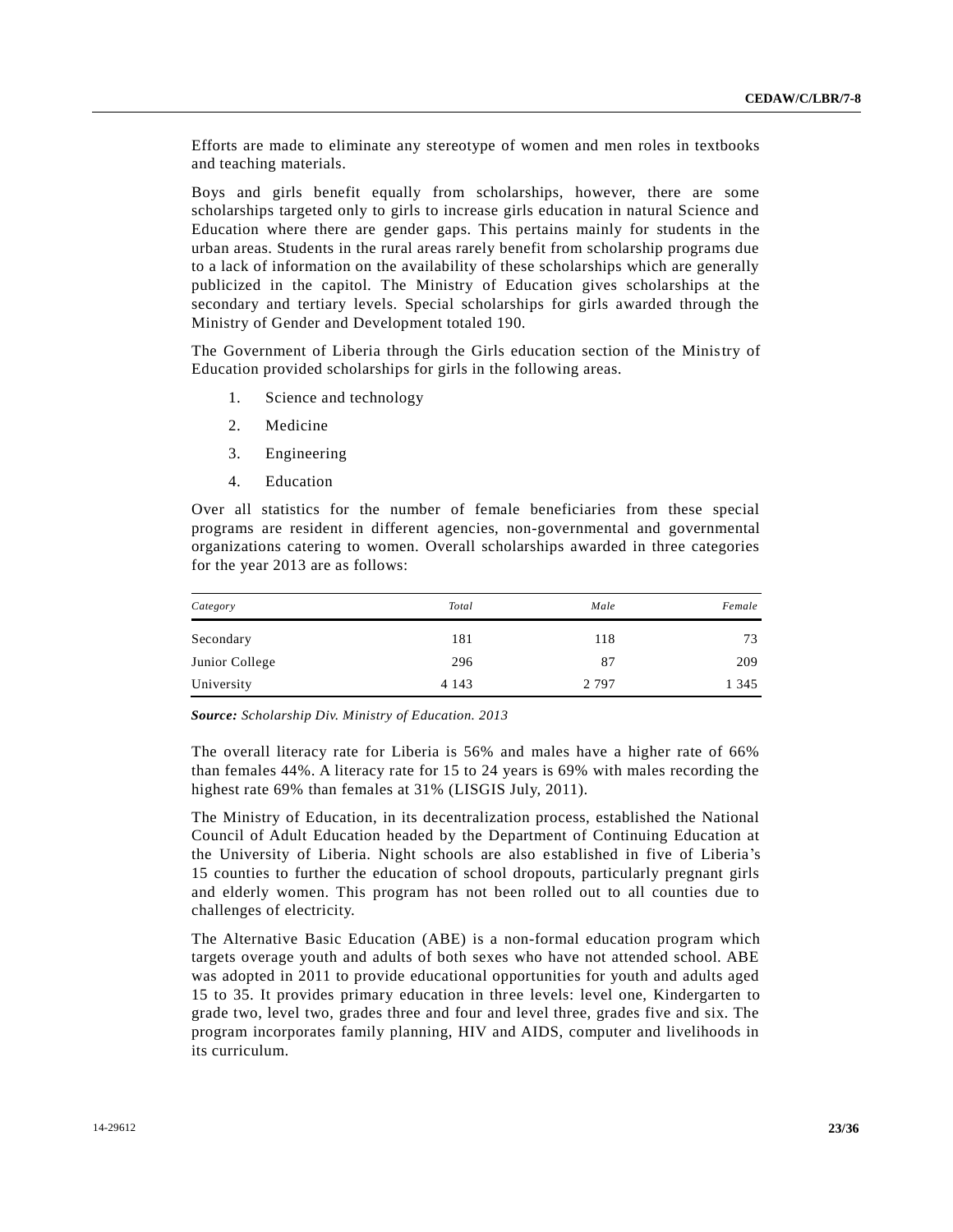Special Girls' Education Initiative (SGEI) is a night school program designed for pregnant teenage girls, dropouts and mothers. SGEI is currently implemented in two of Liberia's fifteen counties, Lofa and Bomi. Impediments such as a lack of electricity, funds and adequate trained teachers hinder expansion of the program into other counties. This program is separated from the Alternative Basic Education Program mentioned in the preceding paragraph.

All schools within Liberia have sports programs which are mandatory for all students, irrespective of gender.

MOE School Health in collaboration with Family Planning Association of Liberia, FPAL, carries out awareness at high school level on the proper use of contraceptives (male condom, female condom, lo-femenal, microlut and microgyron, etc.). Family planning services are available to students through referral to nearby clinics within that school community. Family planning, teenage pregnancy, drug and substance abuse are infused into the instruction of science and biology courses.

## **Article 11: Employment**

The proposed new Labour Law of Liberia, dubbed the Decent Work Bill passed by the House of Representatives on July 7th, 2013 did not receive the House of Senate endorsement and consequently the passage of the bill has stalled. The two houses of the National Legislature did not agree on the daily minimum wage of \$5.60 per day. The proposed bill provides that the "Republic shall direct its policies towards ensuring for all its citizens, without discrimination, opportunity for employment and livelihood, just and humane condition and towards promoting safety, health and welfare facilities".

The law provides in article (a) and (b) that "All women and men are entitled, without distinction, exclusion or preference to enjoy and to exercise the rights and protections provided for in this act. Without limiting the scope of the preceding provisions, all persons who work or seek to work in Liberia are entitled to enjoy and to exercise the rights and protections conferred by the act irrespective of:

i. Race, tribe, indigenous group, language, color, descent, nationality, social or ethnic extraction or origin, economic status, community or occupation;

- ii. Immigrant or temporary resident status;
- iii. Sex, gender or sexual orientation;
- iv. Marital status or family responsibility;
- v. Previous, current or future pregnancy or breast feeding;
- vi. Health status including HIV or AIDS status whether actual or perceive.

The new Decent Work Bill succeeds the old labor law and makes improvements over it. The new decent work bill provides protection for pregnant and breast feeding women, a provision not included in the old labor laws. Additionally, maternity leave has been increased from twelve weeks as contained in the old labor laws to fourteen paid weeks. At the end of maternity leave an employed woman is entitled to resume her employment on the same terms and conditions of employment as before her maternity leave and an employee who is nursing shall not be required to perform work that is hazardous to her health or to the health of her child.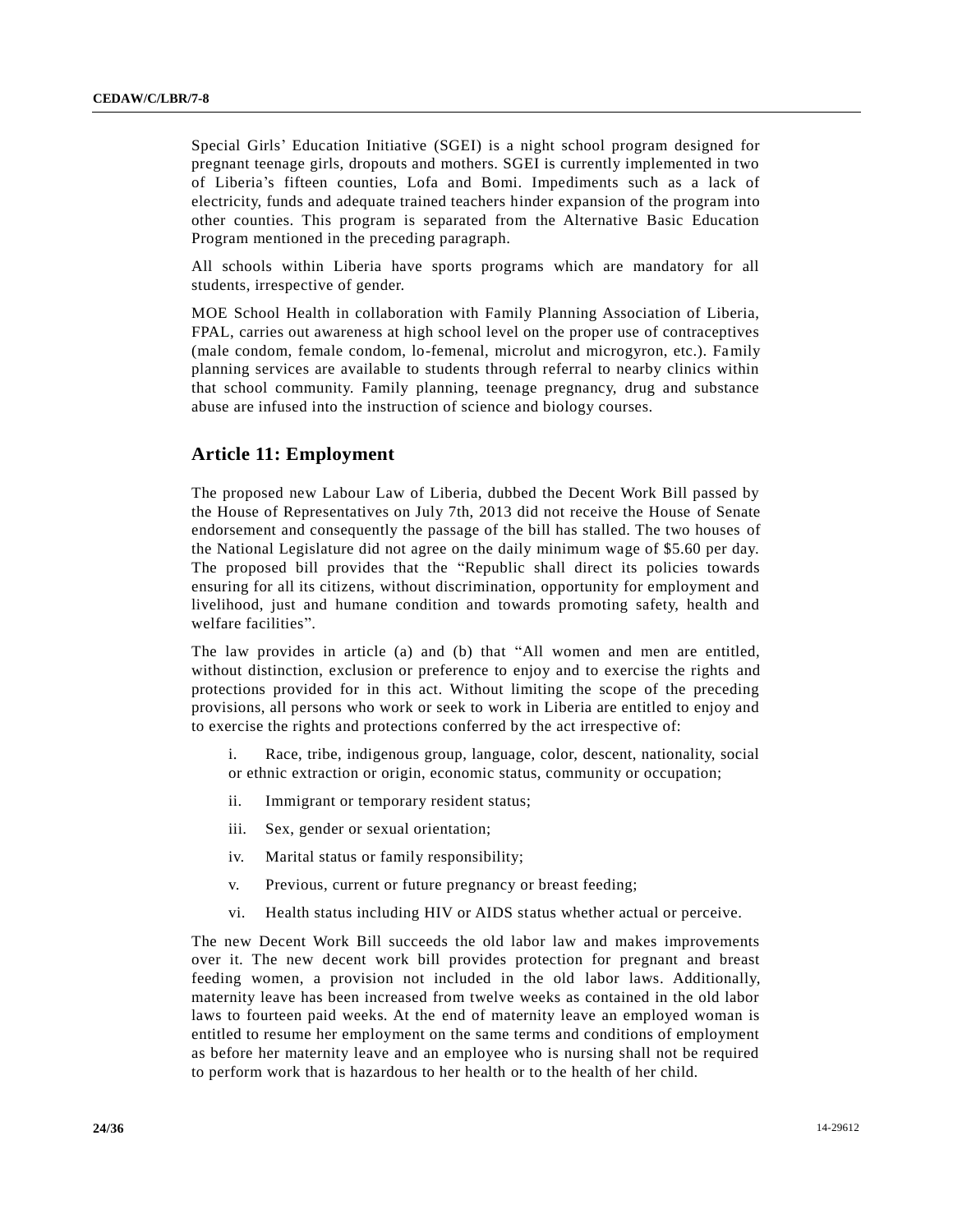A network of child care facilities does not exist in Liberia. However, child care is normally done through paid nurse maids, extended family relations or hired nannies that provide child care to enable parents to combine family obligations with work responsibilities and participate in public life.

The Decent Work Bill also provides that women and men are entitled, without distinction, exclusion or preference to receive equal remuneration for work of equal or comparable value. It defines equal remuneration as rates of remuneration established without discrimination based on sex and entitles every employee to be paid no less than the rate fixed in a minimum wage order for the work that the employee is employed to perform. In addition to this, the bill sets a minimum wage for all domestic workers to ensure that they are paid a salary which provides for their needs. This will ensure that women who constitute the majority of domestic workers are assured the right remuneration for their work. Prior to the drafting of this bill, wages for domestic workers were unregulated.

Social security benefits are paid to Government employees on retirement and in cases of invalidity. These social security schemes regarding retirement, incapacity and old age benefits are equally applicable to men and women in government employ. A national scheme to cover employees in the private and informal sectors has not been developed. However, Liberia is endeavoring to rectify this through its vision 2030 agenda which seeks to equalize salaries and benefits for employees in both sectors. Currently Liberia does not have a comprehensive program to address care for the elderly. But most elderly persons are cared for within the family, a system inherent in the culture and tradition of Liberians.

### **Employment opportunities**

According to the 2010 Labor Force Survey Report (LISGIS 2010), the unemployment rate in Liberia stands at 3.7%, vulnerable employment 79% and informal employment 68%. In Liberia, women play a key and pivotal role in the economy, its labor force, and contribute immensely to the household income generation. Yet women and men are not equally distributed across the productive sectors, nor are they equally remunerated. In an economy that is heavily domina ted by agriculture and informal work, women carry the heaviest burden in these areas and women laborers, across the board are less likely to be paid for their work.

In Liberia, the employed population and particularly those aged 15 and over, are distributed by three key variables: Sex, age, and locality. The employed population aged 15 and over totals about 1.1 million persons. There are about equal numbers of males and females who are employed. In the table below, of the 484,000 employed persons in the urban areas, there are more men employed (244,000) as compared to women (240,000). However, the situation is a bit different in the rural areas, since the bulk of the employment is in the agriculture sector. Of the 607,000 employed persons in agriculture, women account for the highest number (305,000) as compared to men who number 302,000.

#### **Informal Employment**

There are almost three-quarters of a million people engaged in informal employment which accounts for 68 percent of all employment in Liberia. There are more women than men in the informal employment which is more common in rural areas, where 75 percent of all rural employment is informal.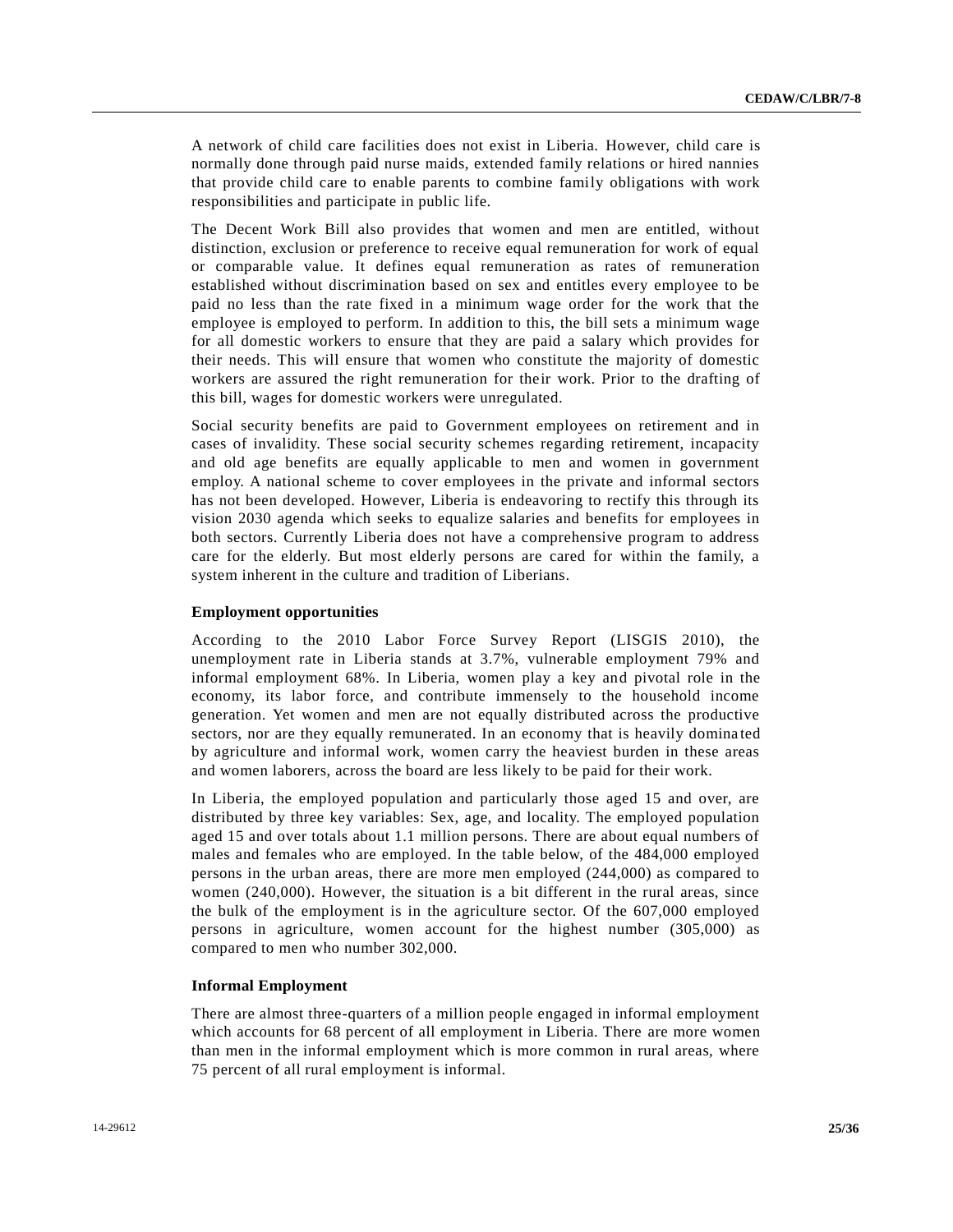Paid employees in Liberia number 195,000 with two thirds of them working in urban areas. Of this number 79% are considered to be in vulnerable employment. Women account for 89% of vulnerable workers particularly in agriculture and wholesale and retail trade.

|                             |         | Number in informal Employment |         | Percent of total in formal Employment |        |       |
|-----------------------------|---------|-------------------------------|---------|---------------------------------------|--------|-------|
| Sector in Economic Activity | Male    | Female                        | Total   | Male                                  | Female | Total |
| Agriculture, Forestry $\&$  |         |                               |         |                                       |        |       |
| Fishery                     | 200 000 | 209 000                       | 409 000 | 48.9                                  | 51.1   | 100%  |
| Mining & Quarry             | 7 0 0 0 | 3 000                         | 10 000  | 70.0                                  | 30.0   | 100%  |
| Manufacturing               | 27 000  | 16 000                        | 43 000  | 62.8                                  | 37.2   | 100%  |
| Construction                | 13 000  | 3 000                         | 16 000  | 81.3                                  | 18.7   | 100%  |
| Human Health                | 1 0 0 0 | 2 0 0 0                       | 3 0 0 0 | 33.3                                  | 66.7   | 100%  |
| Wholesale/Retail Trade      | 2 0 0 0 | 4 0 0 0                       | 6 000   | 33.3                                  | 66.7   | 100%  |
| Other Services              | 53 000  | 148 000                       | 201 000 | 26.4                                  | 73.6   | 100%  |

## **Gender Breakdown of Labor by Sector (LFS 2010)**

## **Employment by Sex, Locality and Main Occupation (LFS 2010)**

The table below depicts employment by sex, locality and main occupation. The report reveals that there are more men in managerial positions in both the urban and rural areas compared to women. However, women employment in skilled agriculture work in the urban areas is almost equal to men but the gap widens in the rural areas. Women's employment in the unskilled occupations is almost two times men's employment in the urban areas. This situation is quite different in the rural areas. The employment of females in unskilled work is almost the same as the men in the rural areas.

|                                   |         | Urban   |         |         | Rural      |         |         | Total   |         |
|-----------------------------------|---------|---------|---------|---------|------------|---------|---------|---------|---------|
| Occupation                        | Male    | Female  | Total   | Male    | Female     | Total   | Male    | Female  | Total   |
| Managers                          | 7 0 0 0 | 1 0 0 0 | 8 0 0 0 | 3 0 0 0 | 1 000      | 4 000   | 11 000  | 3 000   | 14 000  |
| Professionals                     | 29 000  | 19 000  | 48 000  | 14 000  | 7 0 0 0    | 21 000  | 43 000  | 26 000  | 69 000  |
| Skilled Agriculture<br>Workers    | 30 000  | 29 000  | 59 000  | 186 000 | 172<br>000 | 358 000 | 216 000 | 201 000 | 417 000 |
| Basic and unskilled<br>works      | 28 000  | 51 000  | 79 000  | 55 000  | 59 000     | 115 000 | 83 000  | 110 000 | 193 000 |
| Technical/Associate<br>Professors | 11 000  | 4 0 0 0 | 15 000  | 3 000   | 2 0 0 0    | 5 000   | 14 000  | 5 000   | 19 000  |

#### **Employment Policies and Strategies**

The Government of Liberia and the private sector are ensuring that equal job opportunities for both men and women are provided in the labour market. Employment records have indicated to government that some private as well as public entities have not given equal job opportunities to females as males based on competency and professionalism.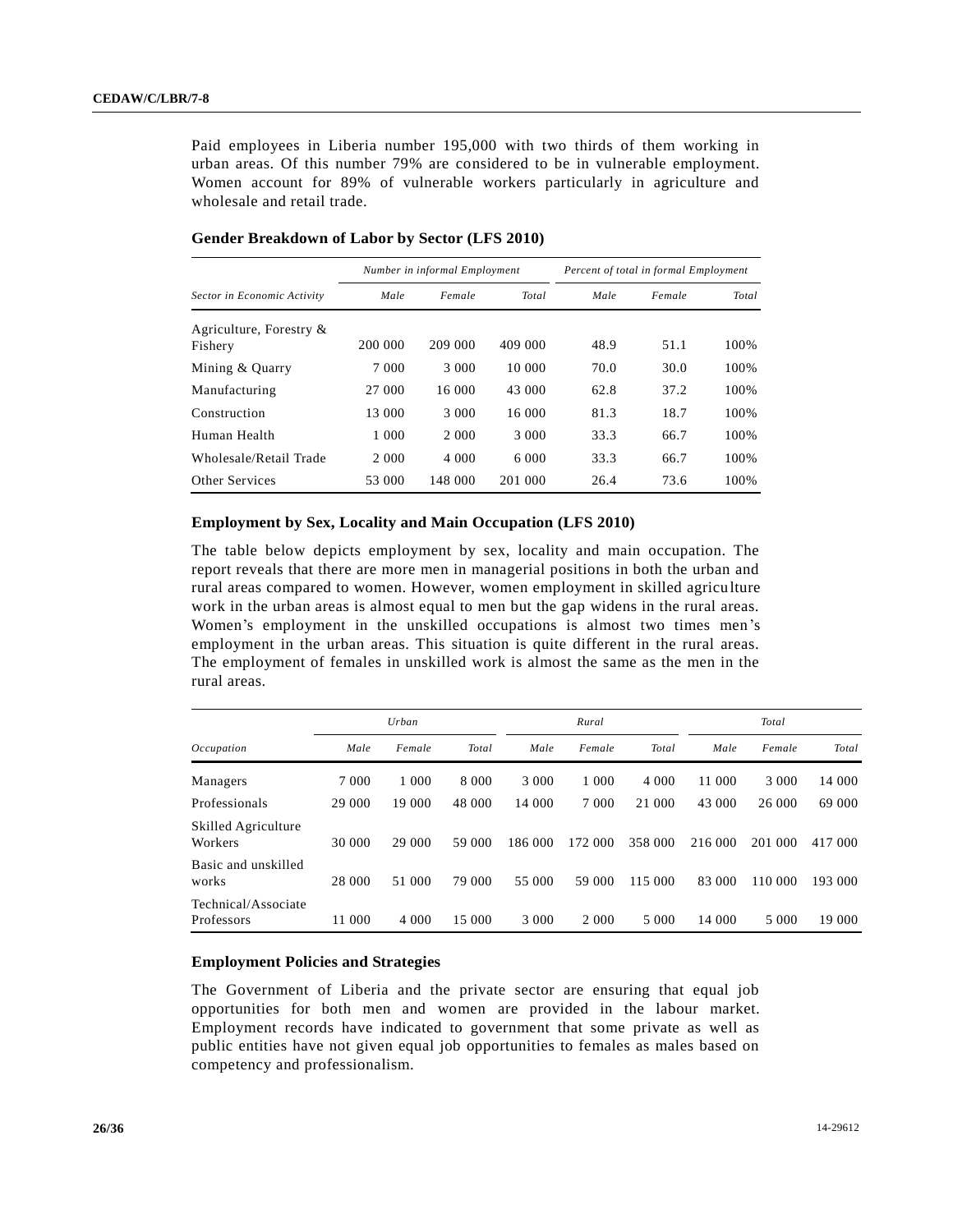In rural Liberia, the situation varies for women's employment. Patriarchal tendencies inherent in our culture continue to lower women's self-esteem and hinder them from exerting themselves in the job market, even when qualified to fill positions. Traditional sex roles hinder women from vying for elected positions at the local government levels and jobs in security sector.

## **Eliminating Child Labor**

The Government of Liberia has promulgated an Act to eliminate the worse forms of child labour in Liberia in 2008 and in 2011 enacted the Children's Law. The Children's Law provides that no person shall employ a child in work inappropriate for their age or that may be hazardous to the child's health, education, emotional or physical development. This is applied to work undertaken by children regardless of whether the work is under a contractual relationship or for pay and reward.

## **Article 12: ACCESS TO HEALTH CARE**

Support to health care service delivery is more heavily prioritized by the government of Liberia now as compared to 2009 when it was heavily dependent on donor-funded vertical programs. Moreover, the national government budgetary allocations to the health sector increased over the past three years from 39.8 million in 2010-2011 to 54.9 million in 2012-2013. (MOH&SW 2012 Annual Report).

## **CONSTITUTIONAL GUARANTEES, NATIONAL POLICIES AND PROGRAMS FOR HEALTH**

Access to health is a basic human right enshrined in the constitution of Liberia. Health is a precondition for individual and societal development. Recognizing the value of health, the Ministry of Health and Social Welfare (MOH&SW) has devoted itself to ensuring that every Liberian has access to health and social welfare services regardless of economic status, origin, religion, gender or geographic location. To ensure access to health care, the Government of Liberia developed a 10 year National Health and Social Welfare Plan (2011-2021) to respond to health care at primary, secondary and tertiary levels. The goal of the Health and Social Welfare Policy of Liberia is to improve the health status of the increasing number of citizens, on an equal basis, through expanded access to effective basic health care, backed by adequate referral services and resources from short to long term.

Liberia operates a three-tier system of health delivery services, primary, secondary and tertiary, with the first and second acting as gate-keeper for the next level. The Government of Liberia is committed to ensuring equity and quality healthcare through the delivery of the Essential Package of Health Services (EPHS). Essential preventive and curative care services are provided at each level of the health system — from the community to referral hospitals. The EPHS focuses on eleven priorities: maternal and new born care, maternal and child health services (including child nutrition), community health, adolescent health services, communicable disease control (including HIV and AIDS), mental health, school health, prison health services, sexual and gender-based violence, emergency services, and non-communicable diseases.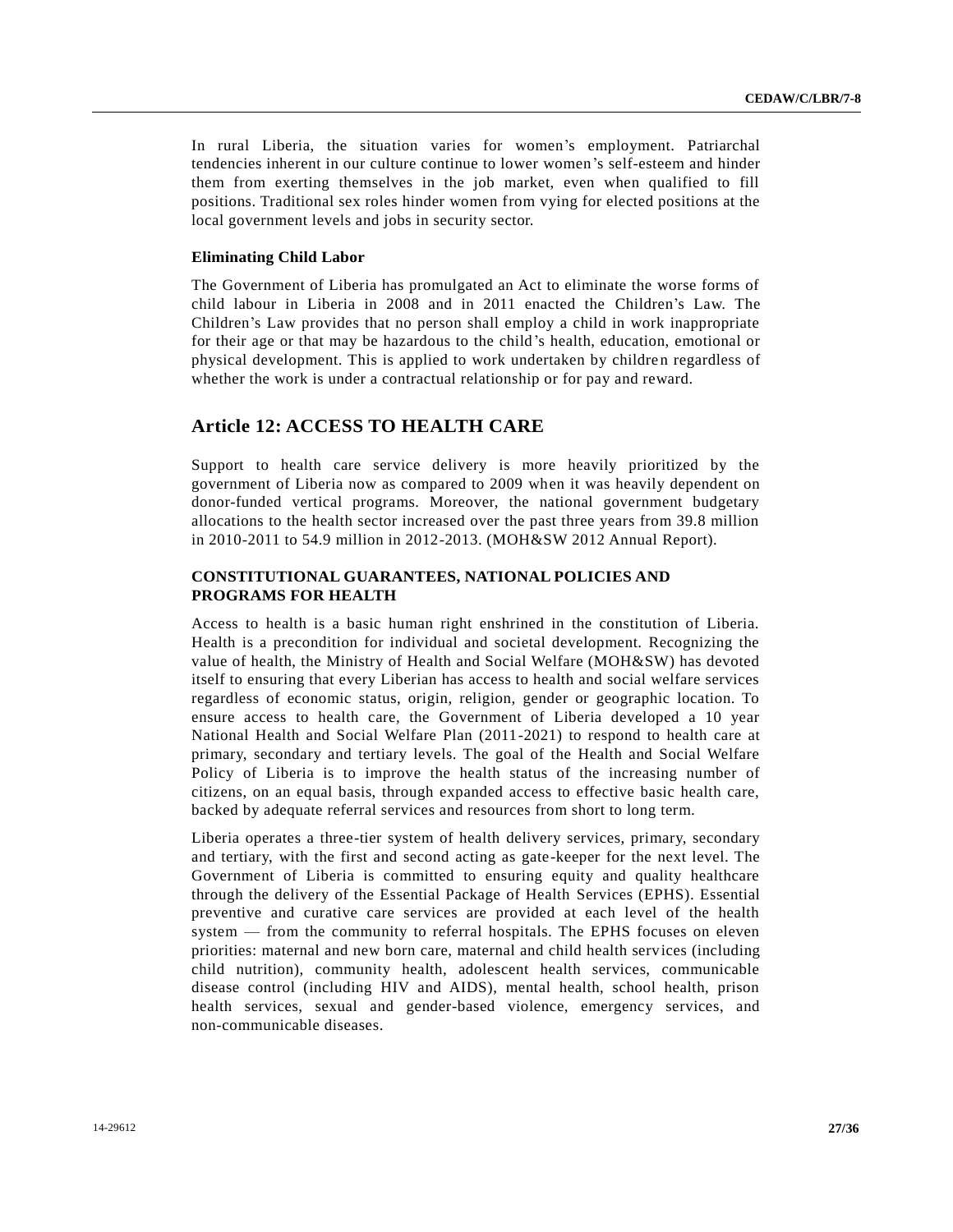## **SOME GENERAL HEALTH INDICATORS**

Life expectancy is generally 46 years; 38 years for male and 41 for female (LDHS, 2007). Several key health indicators have improved since 2009. These include health facility utilization in Liberia which is gauged by Primary Health Care (PHC) head count and the number of curative consultations. In 2012, 82% of 656 functional health facilities in the country reported 4,981,322 visits as compared to 76% of 422 functional health facilities reporting 3,879,958 in 2010. Data representing the number of visits are not disaggregated by sex.

#### **Maternal Mortality**

Liberia has a high maternal mortality rate attributed to direct post-partum hemorrhage, obstructed or prolonged labor, complications of unsafe abortion, eclampsia, malaria and anemia (MOHSW Annual report, 2010 & 2012). However, initial figures show a steady decline due to improved health care delivery since the last report. Maternal mortality rate in Liberia shows a downward trend from 994 per 100,000 births in 2010 to 770 per 100,000 births in 2012. Access to skilled maternal care including delivery has increased in Liberia. Institutional deliveries by skilled attendants have increased by 15.3% (64.7% in 2010 and 80% in 2012. According to the Liberia Demography and Health Survey of 2007, eight in 10 mothers (79%) received prenatal care from a health professional (Doctor, Nurse, Midwife or Physician Assistant). In 2012 87% of the first ante-natal clinic (ANC) visits were attended by skilled personnel. Report on access to maternal health services amongst pregnant women in 2012 revealed 1st ANC visit at 87%. Fourth ANC visit in 2012 was 58% compared to 4th ANC visit in 2010 which was 40.9%.

Care given during the post-natal period is currently focused on the mother as compared to the past where emphasis was more on newborn care. Regardless of where the delivery occurs, the mother is expected to attend post-natal clinic (PNC) to be examined by trained health workers within 42 days to avoid post-partum complications. However, the Ministry of Health and Social Welfare reports a slight decline in PNC visits. 64,962 PNC visits were made in 2010 while 64,597 PNC visits were made in 2012. (MOH&SW Annual reports 2010 and 2012).

In rural Liberia trained traditional midwives are incentivized to refer pregnant women to health centers for deliveries. This is supported by Health care volunteers established in rural communities to assist with awareness and outreach programs on the prevention of home deliveries. These health volunteers are also trained to identify early symptoms of malaria and other diseases for referral to health centers.

#### **ADOLESCENT HEALTH**

Family planning, teenage pregnancy, drug and substance abuse are infused into the four career subjects of science, math, social studies, and biology in high schools throughout Liberia. Family planning services are available to students through referral to nearby clinics within the school community.

## **FAMILY PLANNING**

Liberia reported a low contraceptive prevalence rate of 11% and large unmet needs (36%) for family planning (FP) services few years ago. (LDHS, 2007). In 2012, 96,755 new users (women of reproductive age 15-49 years) were provided FP services as compare to 65,812 in 2010 excluding those who opted for condoms.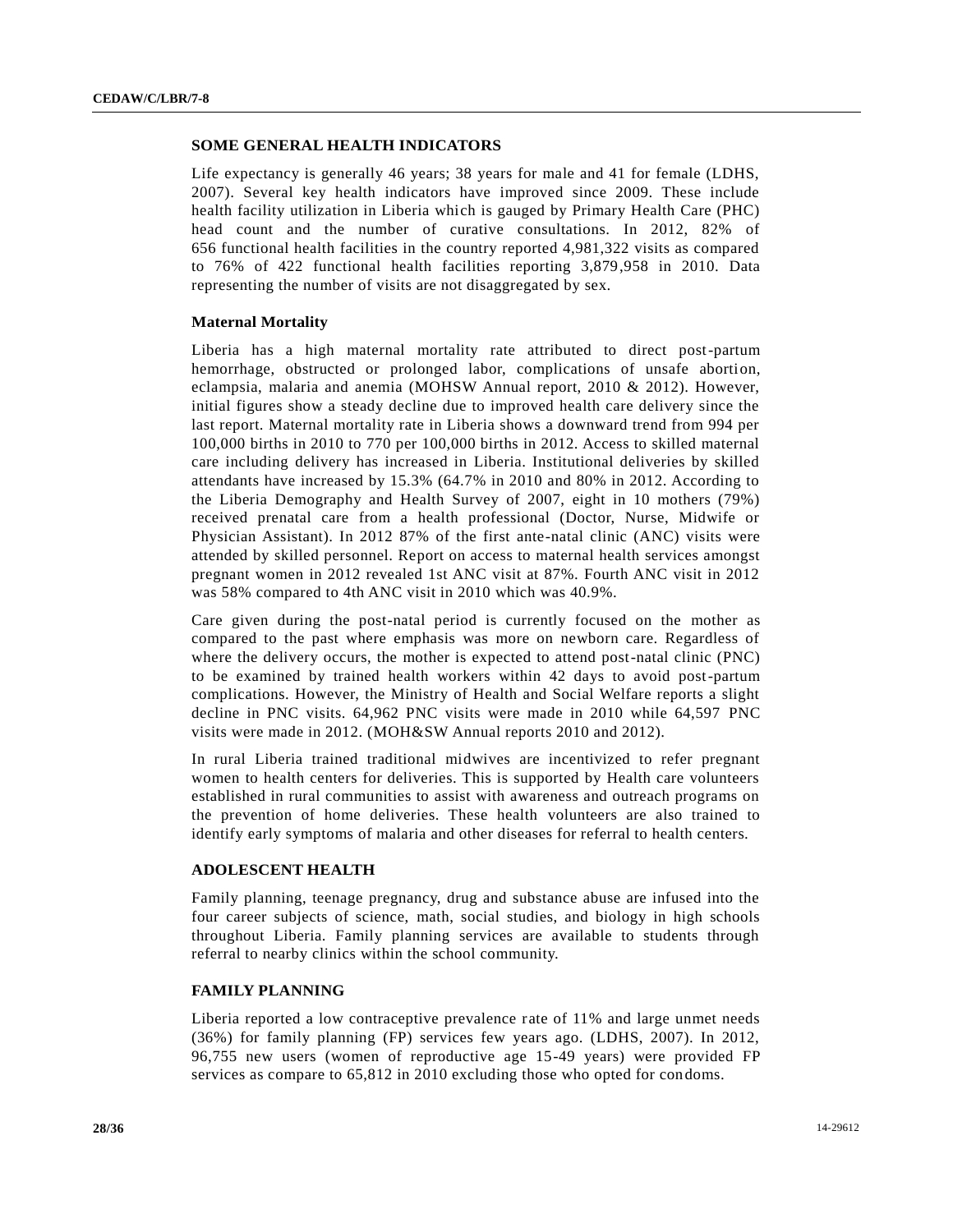## **STIS, HIV AND AIDS PREVALENCE AGAINST WOMEN**

Though the overall HIV rate among women is higher (1.8%) than among men (1.2%), Ante Natal Care (ANC) sentinel surveillance prevalence has reduced from 4.0% in 2010 to 2.6% among pregnant women. All pregnant women attending first ANC visits are routinely offered test for syphilis and hepatitis B.

HIV services have been decentralized significantly to ensure access to prevention, care and treatment for the citizens. To reduce vertical transmission and pres erve the health of pregnant women, Prevention of Mother-To-Child Transmission of HIV (PMTCT) services has been integrated into 336 health facilities providing ANC as compared to 18 facilities in 2009. Additionally, Anti-Retro Viral Therapy (ART) sites have been established around the country at 46 health care facilities. Since the inception of free ART services, cumulatively the number of females  $\geq 15$  in care and on ART (excluding pregnant women) enrolled in care amount to 55.3% (5090/8875) while pregnant women in the same category amounts to 434. (December 2012 NACP report). 37% of these women (482/1521) received Anti-Retro Viral prophylaxis to reduce the risk of mother to child transmission of HIV as compared to 32% in 2010.

#### **NUTRITION DURING PREGNANCY AND LACTATION**

In 2010, the MOHSW establish the Nutrition Unit to develop a comprehensive nutrition package for lactating mothers. Presently the unit caters also to women and children. Furthermore MOHSW has strengthened the capacity of 214 health workers and 483 community volunteers in six political sub-divisions in nutrition counseling using the 7 Essential Nutrition Actions (ENAs).

## **HEALTH AWARENESS**

MOH&SW and partners through the national health division developed a national health promotion policy and the health communication strategy. One of the primary target audiences is women of reproductive age 14-49 years with tailored messages around women's health and advocacy on reduction of misconceptions and harmful traditional practices associated with women's health.

#### **TRAINED WOMEN HEALTH PERSONNEL**

About 470 students are being trained in health care delivery services in Liberia and abroad. Much more are needed to reduce the capacity gap in the health sector. Currently, there are 82 doctors, 308 physician assistants, 1,455 nurses, 645 midwives to care for a population of 3.489,072 million people. Health workers have been trained in specialized skills; 96 health workers trained in Basic Life Saving Skills (BLSS), 115 service providers capacity built in family planning provision, 120 health workers capacity strengthened in neonatal resuscitation, 50 health workers capacity enhanced in Home Based Maternal and Newborn care. Additionally, 54 health workers have been trained in the prevention of obstetric fistula, 198 service providers trained in PMTCT sites in six counties, 32 health workers trained as trainers in PMTCT, 120 CHVs in 2 counties and 10 Social Workers in 5 counties trained in fistula case identification, tracking of client and prompt referral for management, 54 health professionals from 5 counties trained in the prevention of fistula using foley catheter and pathograph.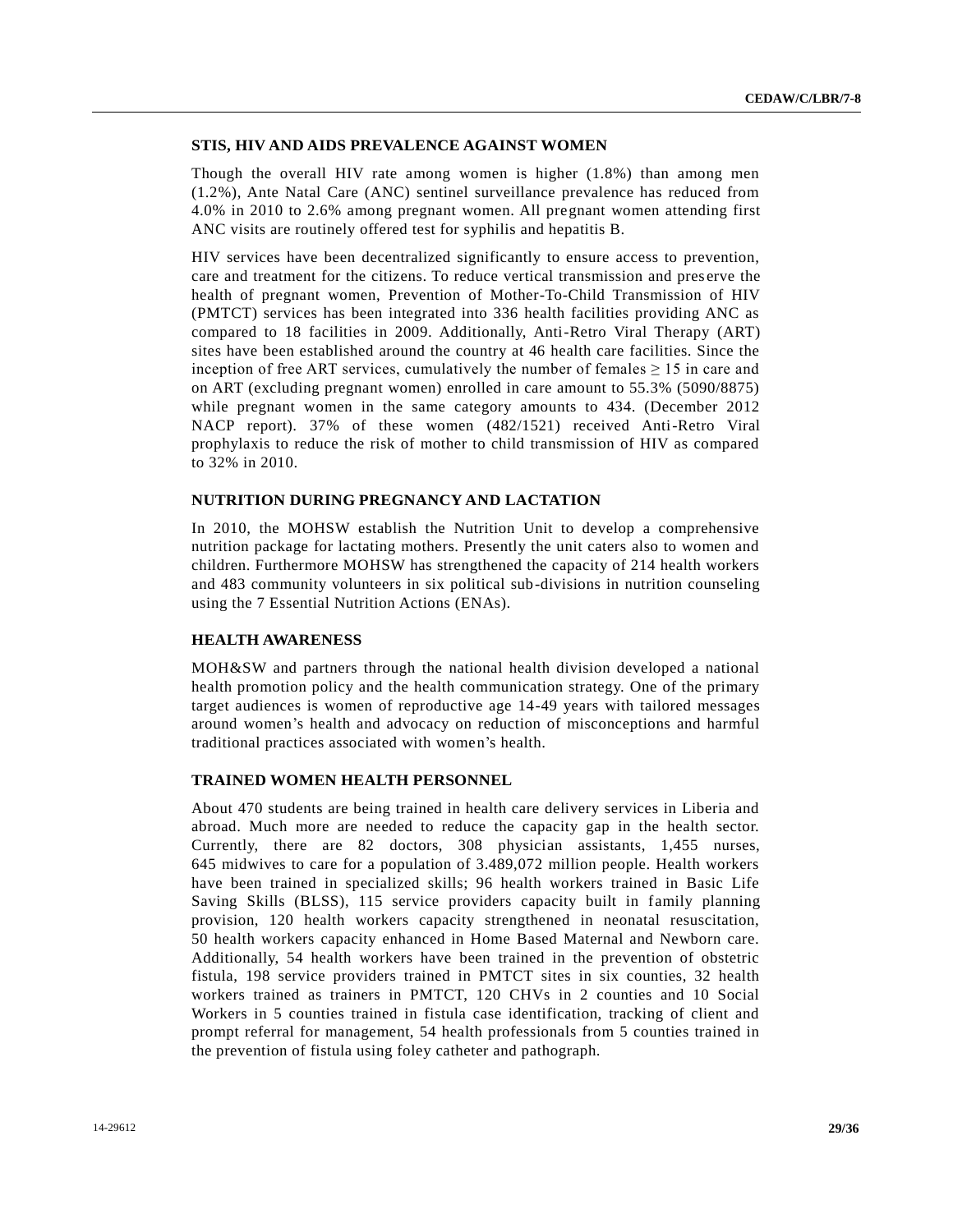## **PROVISION OF HEALTH INFRASTURCTURE**

Health infrastructure is one of the major pillars of the National Health and Social Welfare Plan. Nationwide, health infrastructures increased by 20.7% between 2009 - 2010 leading to the reduction of one health facility serving the average population of 8,000 in 2006 to 5,500 in 2010. These figures have been steadily increasing throughout Liberia.

| County             | GOL | Not for profit | Private for profit | Total |
|--------------------|-----|----------------|--------------------|-------|
| Bomi               | 20  | $\mathfrak{2}$ | $\overline{c}$     | 24    |
| Bong               | 32  | 5              | 1                  | 38    |
| Gbarpolu           | 14  |                |                    | 14    |
| Grand Bassa        | 21  | 7              | $\overline{2}$     | 30    |
| Grand Cape Mount   | 32  | $\overline{0}$ | $\mathbf{0}$       | 32    |
| Grand Gedeh        | 17  | $\mathbf{1}$   |                    | 18    |
| Grand Kru          | 17  | $\mathbf{0}$   | $\mathbf{0}$       | 17    |
| Lofa               | 53  | 3              |                    | 56    |
| Margibi            | 18  | $\overline{2}$ | 14                 | 34    |
| Maryland           | 20  | $\overline{4}$ |                    | 24    |
| Montserrado        | 47  | 34             | 75                 | 156   |
| Nimba              | 42  | 12             | $\overline{4}$     | 58    |
| Rivercess          | 16  | $\mathbf{1}$   |                    | 17    |
| Sinoe              | 31  | 1              |                    | 32    |
| <b>Grand Total</b> | 396 | 73             | 98                 | 567   |

**Table 1.5 Distribution of Health Facilities by County and Ownership below.**

*(Country Situational Analysis Report, 2011)*

**Table 1.6 Summary of health facility Type by Ownership**

| Owner              | Clinic | Health Center | Hospital | Total |
|--------------------|--------|---------------|----------|-------|
| GOL                | 333    | 40            | 23       | 396   |
| Not for profit     | 56     |               | 10       | 73    |
| Private for profit | 90     | 4             | 4        | 98    |
| <b>Grand Total</b> | 479    | 51            | 37       | 567   |

However in 2012 statistics showed a significant increase in the number of health facilities from 422 in 2010 to 656 in 2012.

## **GENDER BASED VIOLENCE**

The clinical and psychosocial management of Gender Based Violence is one of the essential pillars inscribed in the national health policy and essential package of health services. Consequently, the national AIDs control program developed an indicator to report on the total number of survivors from penetrative rape receiving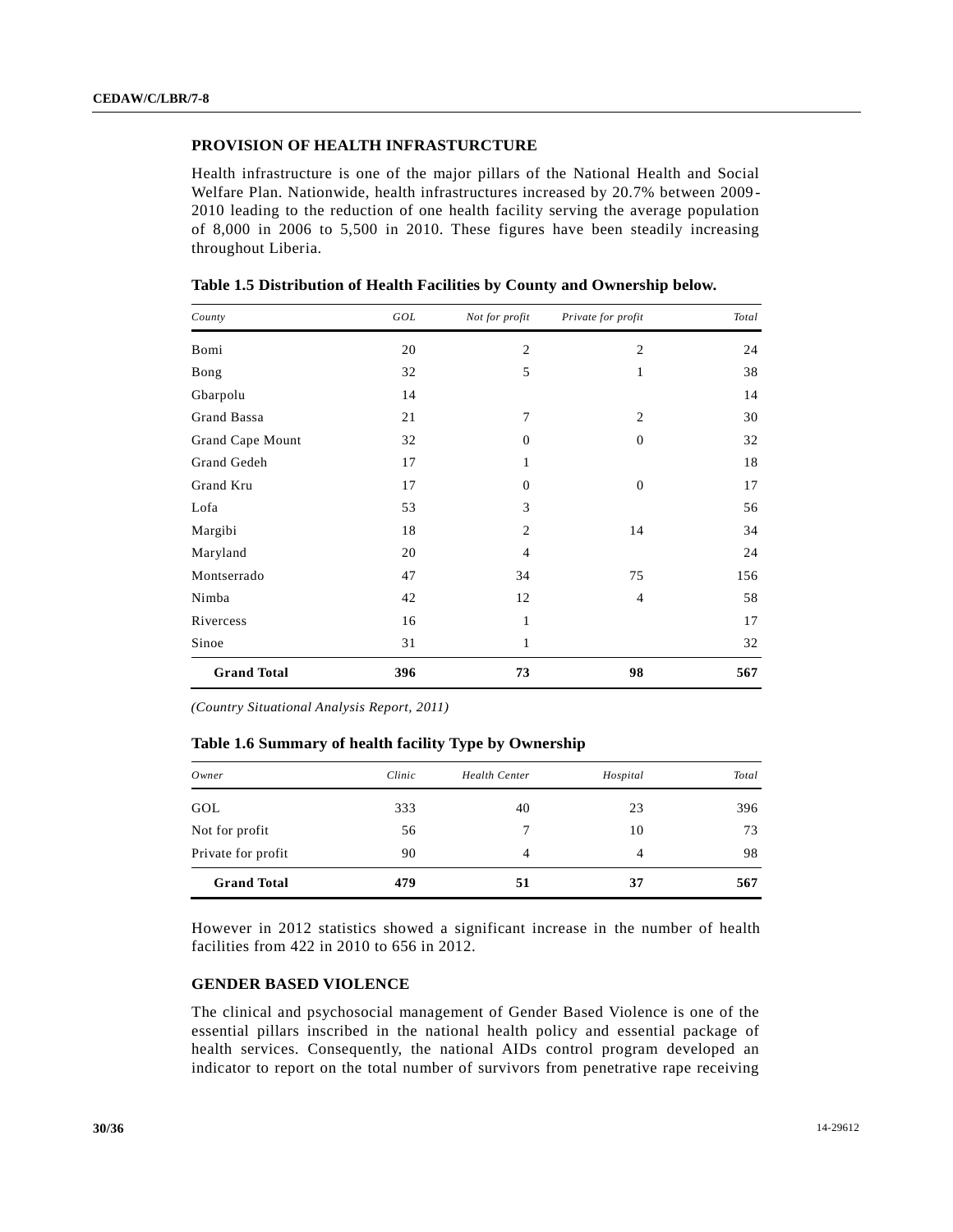post exposure prophylaxis in 72 hours. Further, county hospitals have established SGBV Units and trained health workers to respond to reported cases of rape. To deal with cases of SGBV, one hundred and seven three (173) health workers and 120 health care providers were trained in clinical management of rape. 90 GCHVs have been trained in the referral of SGBV cases, while 325 community members from 12 communities were trained to provide psychosocial services to SGBV survivors and do referrals to health facilities.

### **Mental Health and the Elderly**

The elderly make up approximately 5% of the population of Liberia. Of this number, males constitute 49% or (83,761) and females, 51% or 87,180 persons. About 39% of the elderly live in temporary houses while a small number of 18% live in permanent dwelling. A high proportion of the elderly are disabled due to old age and have sight difficulties. Most of these people live in the rural areas with 58% in Bomi, 5% in Gbarpolu and 2% in Grand Gedeh. There is one government facility to care for the elderly, men and women but the facilities are inadequate to accommodate large numbers. A number of elderly are provided home care by immediate relatives consistent with tradition. It is considered demeaning, in Liberia as in most parts of Africa, to abandon elderly parents and relatives to foster care.

Mental health facilities in Liberia were damaged during the civil war. Though the Ministry of Health and social Welfare has a mental health section, there is only one small psychiatric facility located in Monrovia. It was established by German emergency doctors who operated it from 2003-2011 when their program phased out. The Government of Liberia took over the facility in 2011. This facility has a patient population of 56, 31 males and 25 females who receive treatment for schizophrenia, substance abuse, drug induced psychosis, depressive disorders and psycho-social trauma. Aware of the gap in mental health service delivery, the government is undertaking training of mental health nurses who, on completion of their training will be attached to county hospitals to provide the needed service.

## **Article 13: Economic and Social Rights**

To increase women's access to finance, a number of schemes were introduced during the reporting period. These include building women's entrepreneurship program to increase women's livelihoods and create more and better jobs for them. Beneficiaries from this project were three hundred women's groups in rural and urban areas with a membership of 22,000.

Soft loans were also provided to women to expand their businesses. Loans were given to 3,000 women under the Colloquium loan fund in 2009. To ensure these loans were managed properly, a training center, Traditional Women for Peace Training Center was established to cater to the training needs of beneficiaries. Under the Sirleaf Market Women Fund project (SMWF) market facilities, wells and ware houses were constructed in various locations throughout Liberia. Women in this project also benefited from a literacy program which trained 500 illiterate women to read and write.

A national rural women's program under the aegis of the Ministry of Gender and Development increased the capacity of rural women through the provision of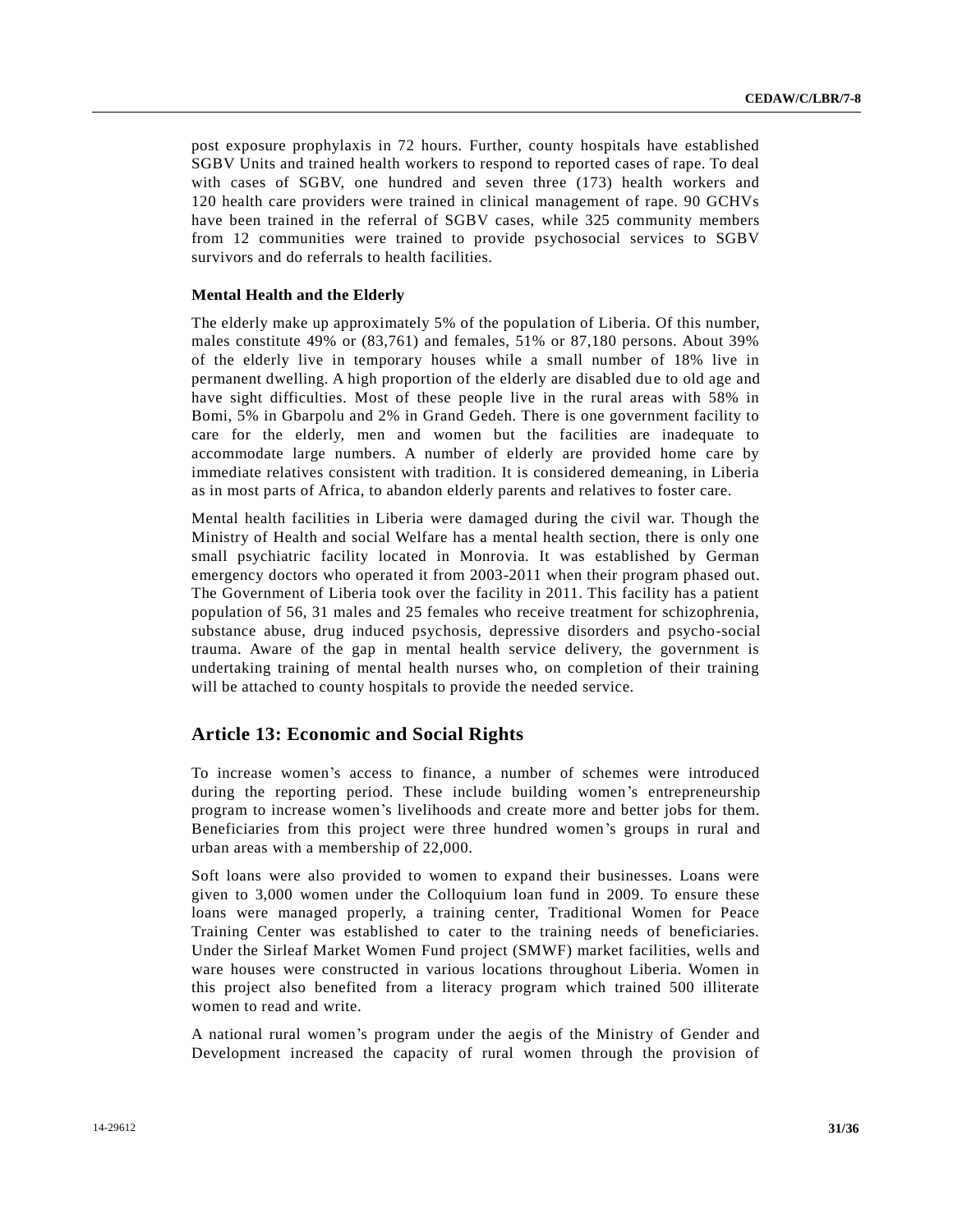farming implements, seeds, clerical supplies and training workshops. Storage facilities for their agricultural produce were also constructed in 12 counties.

A joint Food and nutrition program to mitigate the impact of domestic price increases, maintain food and improved nutrition for vulnerable homes was introduced by the government of Liberia and partners. The projected beneficiarie s were mainly women who represent the majority of small holder producers in the agricultural sector. In 2010, 160 women from Bong, Nimba and Lofa Counties were trained under this program in post-harvest rice processing including, parboiling, drying and milling. Between 2009 and 2010, 12,000 women farmers received farming tools and assorted seeds to improve their production. An additional 30 women were trained in business marketing skills, resource mobilization, communication and group formation and leadership skills.

## **Article 14: Rural Women**

The Government of Liberia through the Ministry of Gender in 2009 established Rural Women Structures for their involvement in all activities, political, social, cultural and economic affairs without limitation in the 15 counties of Liberia. This has increased rural women's awareness of their basic human and legal rights under the laws. While no impact assessment has been made of the awareness and advocacy undertaken, rural women's increased participation in local decision making is evidence of the impact of the advocacy.

Provision of basic social services in Liberia, such as electricity, pipe borne water and sanitation remain a serious challenge. The Liberia Institute of Statistics and Geo Information Services, (LISGIS) publication in July 2011 puts Essential Assets Deficiency at 85%. The use of pipe borne water is low at 39% while there is also a high level of improper waste disposal, 87% of households do not have flush toilets for human waste disposal. Hand pumps and wells are current sources for clean drinking water in both urban and rural areas. Women and girls spend long hours fetching water for household use. 77% of all rural households and 30% of urban households lack systems for solid waste disposal. Poor drainage and garbage disposal systems often contaminate drinking water.

Monrovia has a solid waste disposal program which is basically operational and environmentally acceptable, but the rest of Liberia has no solid disposal services.

Electricity is generally generated by use of generators. Power sector investments planned under the AFT, include rehabilitation of the Mount Coffee Hydro-electric plant, addition of back-up heavy fuel oil generation capacity for the dry season, completion of the main transmission backbones and distribution facilities and connection with the West African Power Pool (WAPP). WAPP is An ECOWAS electrification project which was commissioned and electricity is now being distributed to leeward counties. Nimba County, Liberia's second most populated county, was the first to benefit from this project in July, 2013.

The government is also arranging the installation of solar lights in over 10,000 villages. Since most communities will remain off the grid in the immediate future, the government will support them in developing alternative options with small-scale thermal- hydro- and solar-energy. Currently, experiments with agriculture biomass for small diesel generators are being conducted. As success emerges from such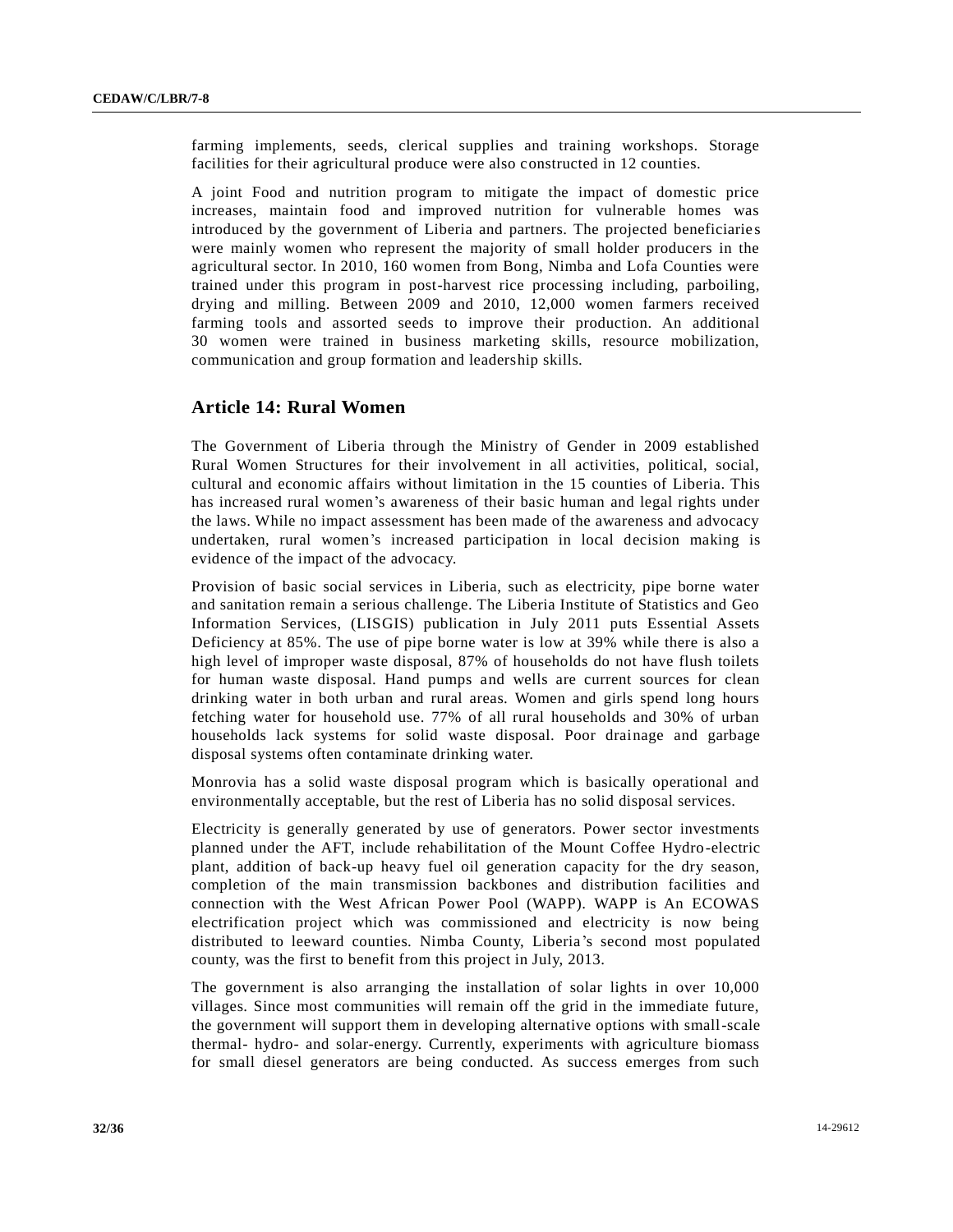pilots, the government will support their replication (AFT, 2012). A pilot project to provide electricity to rural women using solar technology is being implemented in Todee, Montserrado County. Rural women have been trained in the technology which they operate and maintain.

As a result of the rural women structures, rural women are now involved in politics and socio-economic activities. During the 2011 general elections, rural women mobilized and provided qualified candidates to contest election, some of whom won legislative elections. Additionally, through this structure, these women galvanized efforts to obtain microfinance loans and acquired other basic skills to improve their livelihoods.

Rural women were also educated on Inheritance Law and their human and basic rights. This reduces their inferiority complex and allows them to express themselves freely. These laws changed the dual legal systems for women in urban and rural areas. These structures are working in all 15 counties and are monitored by the Ministry of Gender and Development. Additionally, a strong network of rural women organizations at the local and county levels reinforces the structures. Now all women irrespective of their status can benefit equally from the laws.

The characteristics of poverty shows that people living in the rural areas are at the extreme end of poverty. The government is remedying the situation by increasing the development of social services. Liberia is piloting a Social Cash Transfer program (SCT) in Bomi County to provide cash to households that are labor constrained and below the poverty line. It is currently donor funded and administered by UNICEF under the Ministry of Gender and Development. Following a major evaluation, the Government will consider mechanisms to scale up this scheme and others, such as micro-credits and public works to assist the most vulnerable households improve their livelihood and graduate from extreme poverty. Meanwhile, additional funding has now been obtained to extend the program to Maryland and Grand Kru Counties. So far, 1900 households received transfers which benefit 7123 persons.

As a result of the rural women structures, rural women are now involved in politics and socio-economic activities. In the 2011 general elections, rural women mobilized and provided qualified candidates to contest election, some of whom won legislative elections. Additionally, through this structure, these women galvanized efforts to obtain microfinance loans and acquired other basic skills to improve their livelihoods.

Rural women were also educated on Inheritance Law and their human and basic rights. This reduces their inferiority complex and allows them to express themselves freely. These laws changed the dual legal systems for women in urban and rural areas. These structures are working in all 15 counties and are monitored by the Ministry of Gender and Development. Additionally, a strong network of rural women organizations at the local and county levels reinforces the structures. Now all women irrespective of their status can benefit equally from the laws.

## **Article 15: Equality before the Law**

This section has been dealt with in previous articles relative to constitutional provisions of equality for all citizens before the law irrespective of gender.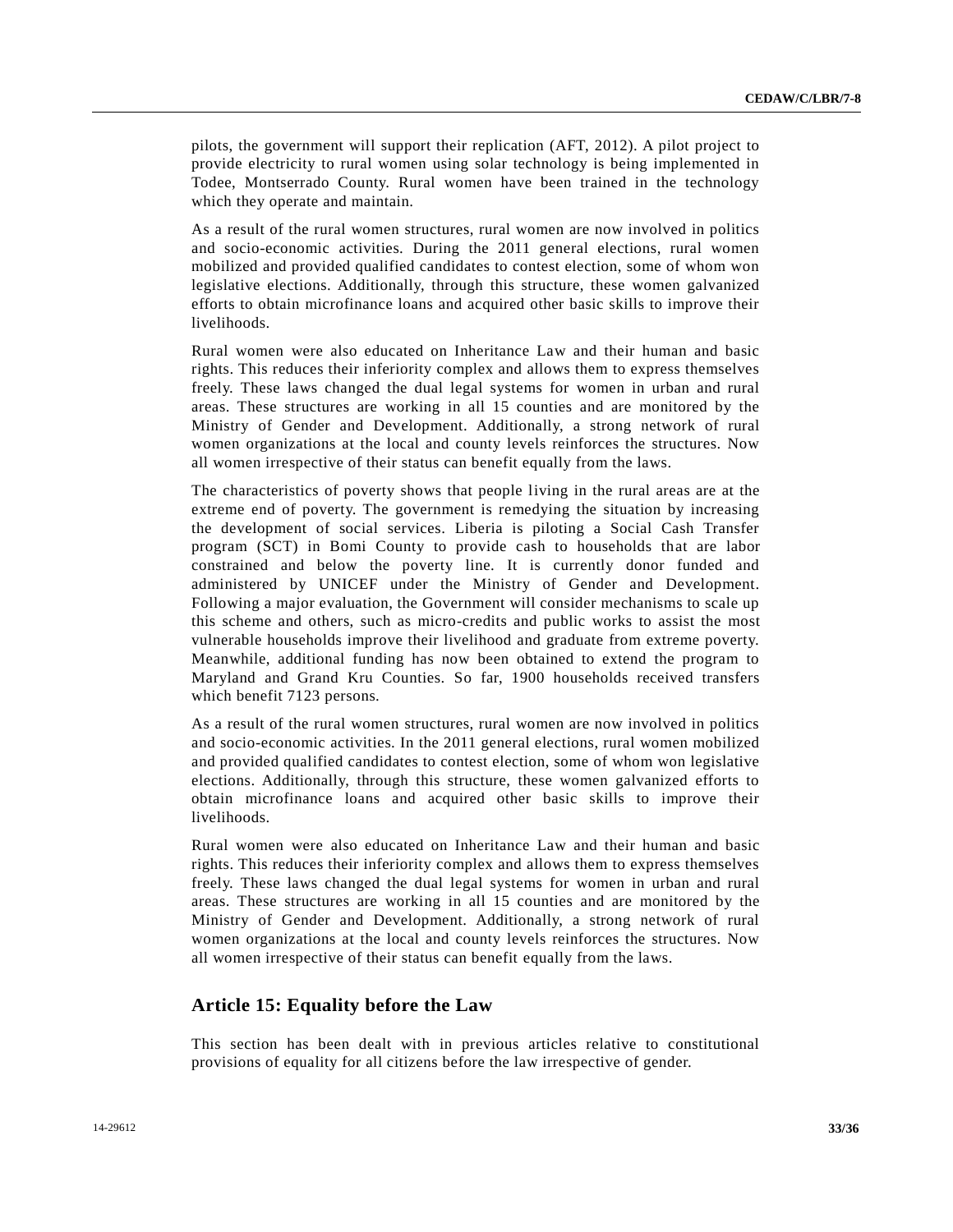## **Article 16: Marriage and the Family**

All conflicting Customary and Statutory Laws discriminating against women within the Republic of Liberia were amended by March 21, 2009. These include the Act to govern the devolution of estates and established rights of inheritance for spouses o f both statutory and customary marriages. Traditional courts' procedures are now in conformity with human rights norms and standards to guarantee women's equal access with men to courts of competent jurisdictions. Traditional leaders have been educated and are retooled on issues of statutory human rights laws of Liberia and women are now allowed to own property.

So far there are no recorded cases of marriage and the family since the amendment; however, the recent ethnic problem between the Mandingoes and Lormas in Lofa County Liberia utilized human rights norms to render judgment.

#### **Widow's Dower Rights**

The Government of Liberia took steps to harmonize statutory and customary marriages. An act to Govern the Devolution of Estates and establish rights of Inheritance for spouses of both statutory and customary marriages approved on October 7, 2003 provides in Chapter 2, on the Rights, Duties and liabilities of Customary Marriage section 2.1 that "all customary marriages shall be legal within this Republic, and the rights, duties and liabilities of the statutory wife shall likewise be accorded to all customary wives, consistent with and pursuant to the provisions contained in the Act adopting 'a New Domestic Relations Law known as title 9 of the Liberian Code of Laws revised 1973, and which is hereby fully incorporated as if quoted verbatim". The Act defines a customary marriage as a marriage between a man and a woman performed according to the tribal tradition of their locality.

The law states in Chapter 3, Section 3.2 "Upon the husband's death the widow or multiple widows shall be entitled to only one-third  $(1/3)$  of their late husband's property, the balance two thirds  $(2/3)$  of the deceased property shall descent to his children, if any, or to his collateral heir according to the Decedents Estates Law".

#### **Widow's liberty not limited or restricted after Husband's Death**

In this section of the law, after the death or burial of her/their husband, the customary widow or multiple widows shall be at liberty either to remain on the premises of her/their late husband to administer said estate, or she/they may take another husband of her/their choice and shall vacate the premises of her/their late husband in as much the new marriage entered automatically reverse said rights and same property return to the heirs or children of the late husband.

#### **The Inheritance Law**

The Inheritance Law abolishes all forms of discrimination against women and removes legal disparities which existed between urban and rural women. It also gives all women rights to the following: land ownership, marriage by consent, access to health care, information, education and reproductive health rights. These rights also include the number of children to have, guardianship of child, trusteeship, adoption of children and equal rights as husband and wife inclusive of the rights to acquisition, management, administration, enjoyment and disposition of properties.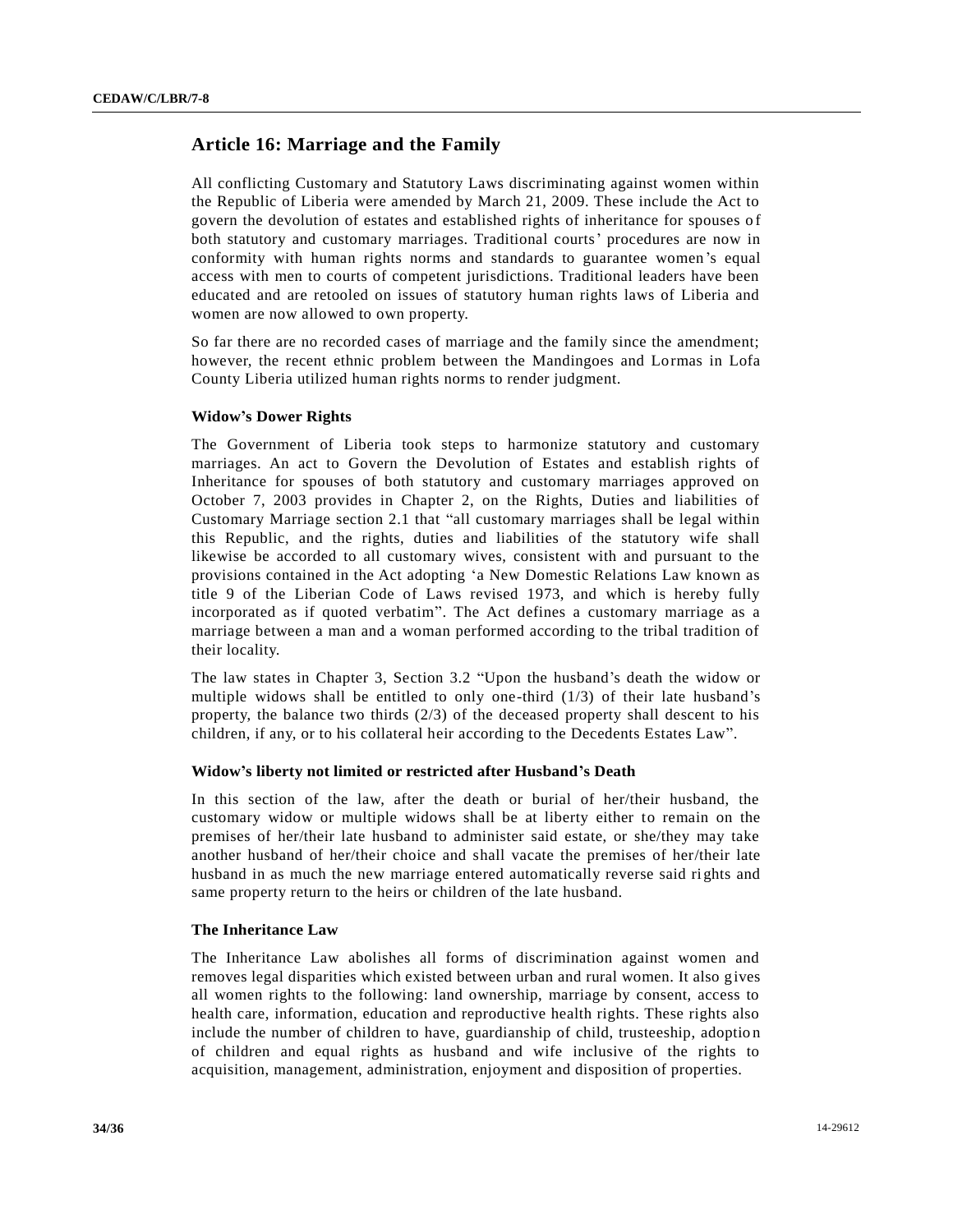## **Wife's Property Rights**

This provides for all wives irrespective of urban or rural status to a cquire and own property exclusive of their husbands, irrespective of whether the property was acquired before or during marriage. It provides women the freedom to conduct lawful business in their own names including the right to contract with third parties with the full knowledge and consent of their husbands.

### **Marriage by Consent**

It is unlawful in Liberia for parents to choose husbands for their daughters. Every customary female of legal age shall have their unrestricted right to marry the man of their choice. It shall be unlawful for any tribal parent to choose a husband for his/her daughter, or compel the daughter or other female relative to marry a man against her will. Any parent who violates this act commits a felony of the first degree, punishable by a fine of not less than \$500 Liberian Dollars or not more than \$1,000LD on conviction.

However, customary and religious practices in some parts of Liberia support early marriages for girls in their teens. Rationale for this includes the prevention of teenage pregnancies and necessity for preserving and protecting the girl child from wanton sexual abuse. Additional public awareness, particularly on the anti-rape and new women's laws, supported by a strong monitoring and prosecutorial system is required for reduction in this practice.

## **IV. CONCLUSION**

168. The Government of Liberia has taken firm measures to adhere to principles enshrined in the articles of the CEDAW Convention since the last report. While some improvements have been made in areas of policy formulation, programs and interventions to reverse inequities, we recognize that there are some actions to be taken to improve issues related to culture, tradition and social services. The Government of Liberia remains committed to the removal of all forms of gender disparities.

## **V. References**

Agenda for Transformation: Steps towards vision 2030, Government of Liberia, 2012

Annual Report, Ministry of Gender and Development, 2011

Annual Report, Ministry of Gender and Development, 2012

Children's Law, Government of Liberia 2011

Country situational Analysis Report 2011, Ministry of Health and social Welfare, 2011

Decent work Bill, Ministry of Labor, 2011

Education Reform Act of 2011, Ministry of Education, 2011

Education statistics for the Republic of Liberia, MOE, 2011